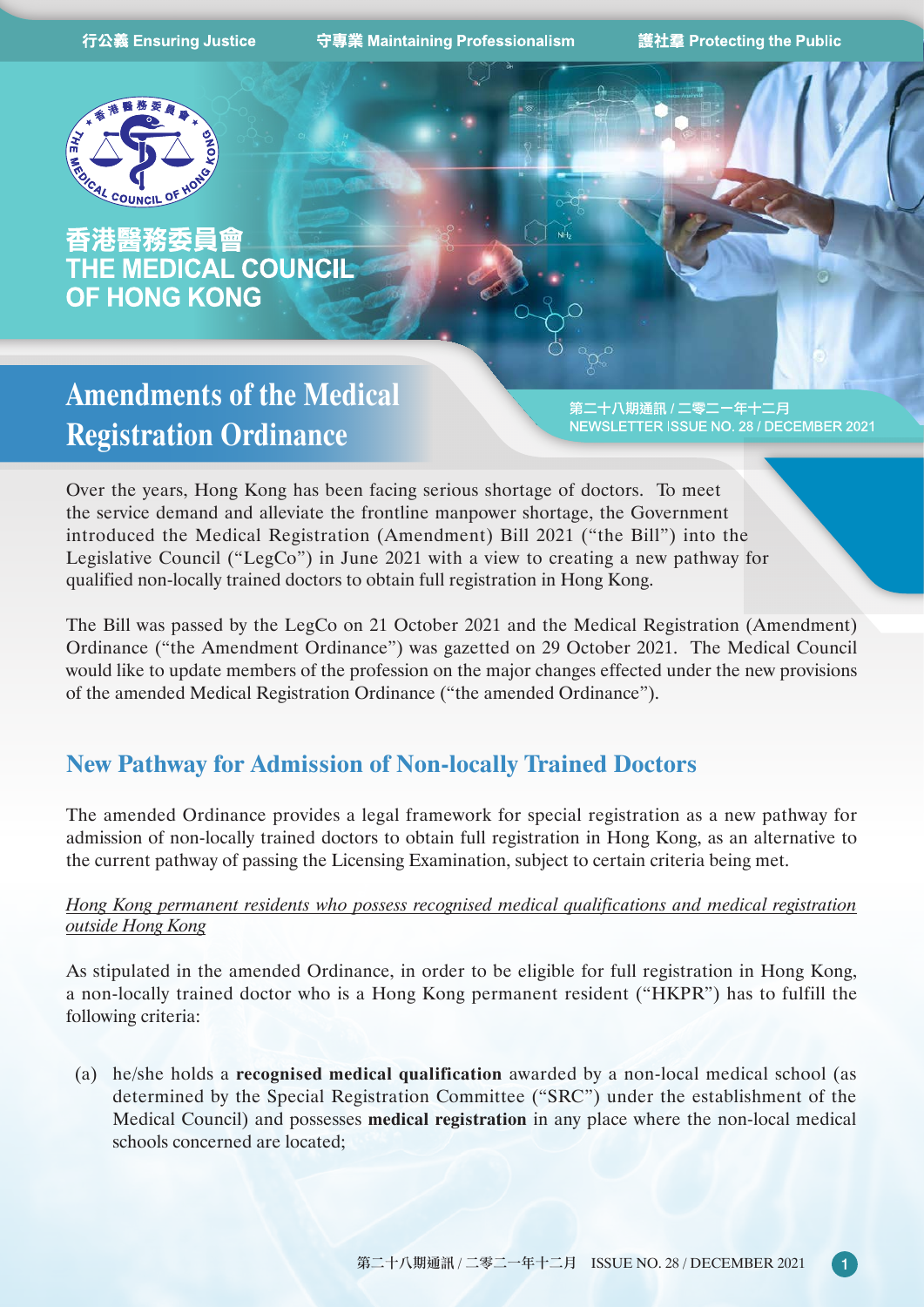- (b) he/she has been engaged in **full-time employment as a medical practitioner with special registration** in any of the public healthcare institutions (i.e. Hospital Authority ("HA"), Department of Health, The University of Hong Kong ("HKU") and The Chinese University of Hong Kong ("CUHK")) for **at least five years after obtaining specialist qualification** recognised or awarded by the Hong Kong Academy of Medicine ("HKAM"); and
- (c) he/she is considered by the employing public healthcare institutions to have **served satisfactorily and competently** as a medical practitioner during the five years (or more) period.

For those non-local doctors who have yet to receive specialist training, they will have to complete the entire specialist training in Hong Kong, which normally lasts for at least six years. For those who have attained a qualification comparable to the pre-intermediate/intermediate examinations of constituent Colleges of HKAM, they will have to continue the remaining specialist training for a period of at least five/three years in Hong Kong, subject to the advice of HKAM based on the circumstances of individual cases.

#### *Hong Kong permanent residents who possess recognised medical qualifications but do not have medical registration outside Hong Kong*

Under the amended Ordinance, **non-locally trained medical graduates who are HKPRs and hold the recognised medical qualifications determined by SRC are eligible to take the Licensing Examination as well as to undergo the period of assessment in Hong Kong**, irrespective of whether their medical training includes a period of internship. Subject to their satisfactory performance during the one-year internship, they will be granted special registration and may obtain full registration eventually after meeting the same requirements as other special registration doctors, including the length of service in the public healthcare institutions.

In other words, two categories of applicants are now allowed to take the Licensing Examination in Hong Kong, namely (a) those who have completed not less than five years full time medical training as acceptable to the Medical Council, including a period of internship, and (b) holders of recognised medical qualification (as determined by SRC) who are HKPRs.

#### *Non-Hong Kong permanent residents*

Under the amended Ordinance, **non-HKPRs holding recognised medical qualifications who possess specialist qualifications** recognised or awarded by HKAM may also apply for special registration and obtain full registration eventually after meeting the same requirements as other special registration doctors, including the length of service in the public healthcare institutions.

#### *Limited registration doctors*

**Limited registration doctors, who have worked in the public healthcare institutions for at least five years,** are eligible to **migrate to the special registration route after obtaining specialist qualification** recognised or awarded by HKAM, irrespective of whether they are HKPRs. Other than the requirement on possession of recognised medical qualification, all other requirements for obtaining special registration still apply to these doctors.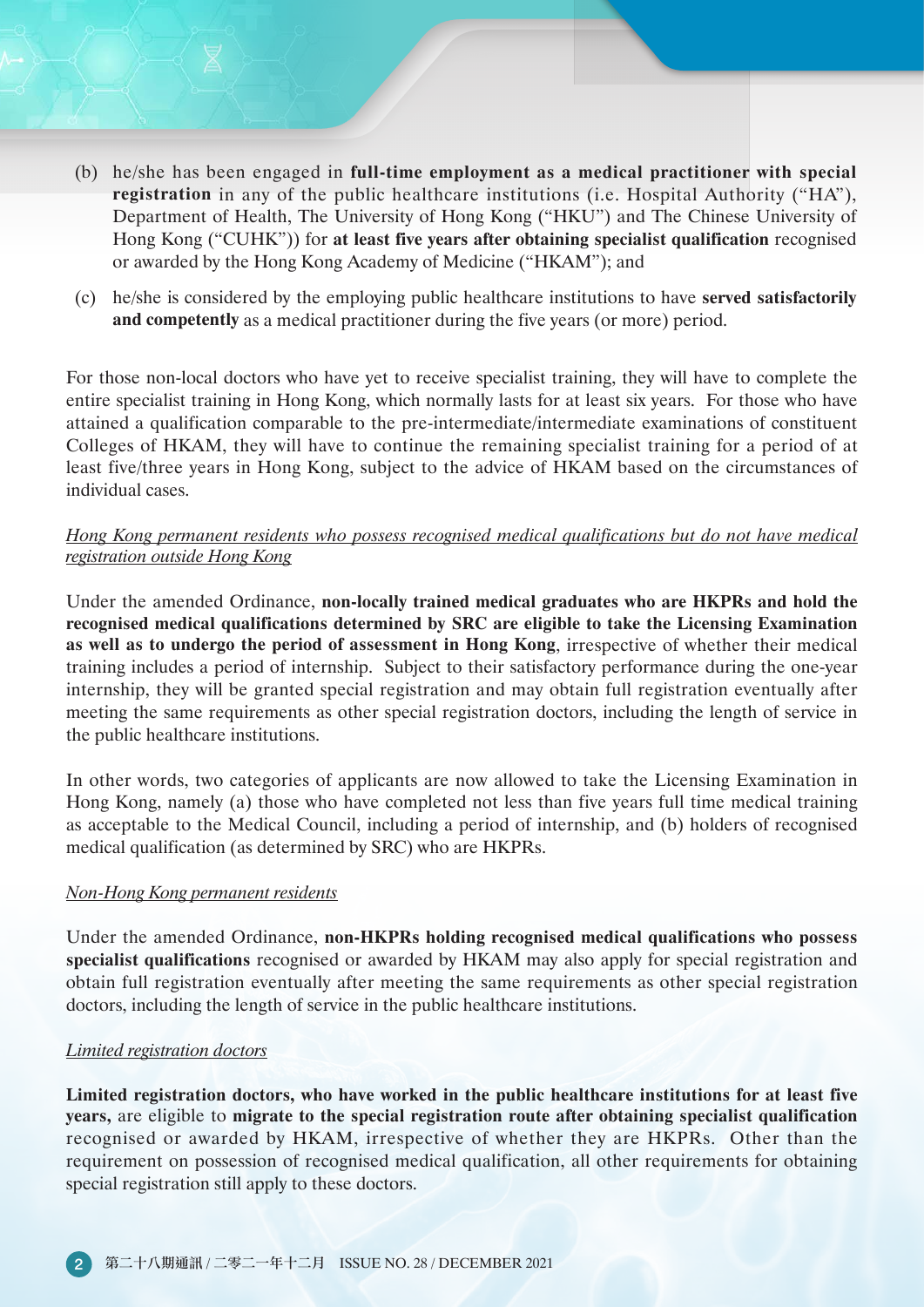While there will be **retrospective recognition of the pre-Amendment Ordinance service** of limited registration doctors, they still have to fulfill the relevant requirements applicable to special registration doctors after migration to the special registration route, including at least five years of service in the public healthcare institutions after special registration.

### **Establishment of the Special Registration Committee**

The Government announced on 12 November 2021 the establishment of the SRC in accordance with the amended Ordinance and the appointment of Prof. TANG Wai-king, Grace, SBS, JP as the SRC Chairperson. The composition (under section 14G(1) of the amended Ordinance) and membership of the SRC are set out below:

| <b>Stipulations in</b><br>section $14G(1)$<br>of the amended<br><b>Ordinance</b> | <b>Composition</b>                                                       | <b>Membership</b>                     |
|----------------------------------------------------------------------------------|--------------------------------------------------------------------------|---------------------------------------|
| $\left( \text{a}\right)$                                                         | the Director of Health or his/her<br>representative                      | Dr LI Mun-pik, Teresa                 |
| (b)                                                                              | the Chief Executive of HA or his/her<br>representative                   | Dr YEUNG Tai-kong, Deacons            |
| (c)                                                                              | the Chairman of the Medical Council                                      | Prof. LAU Wan-yee, Joseph, SBS        |
| (d)                                                                              | the President of the HKAM                                                | Prof. LEUNG Ka-kit, Gilberto          |
| (e)                                                                              | the Dean of Li Ka Shing Faculty of<br>Medicine of HKU                    | Prof. LEUNG Gabriel Matthew, GBS, JP  |
| (f)                                                                              | the Dean of the Faculty of Medicine<br>of CUHK                           | Prof. CHAN Ka-leung, Francis, SBS, JP |
|                                                                                  | not more than three persons, who are                                     | Prof. TANG Wai-king, Grace, SBS, JP   |
| (g)                                                                              | members of the Medical Council, to                                       | Mr CHAN Wing-kai                      |
|                                                                                  | be appointed by the Chief Executive                                      | Ms HUI Mei-sheung, Tennessy, MH, JP   |
| (h)                                                                              | not more than one other person to be<br>appointed by the Chief Executive | Prof. WU Ting-yuk, Anthony, GBS, JP   |

*Note: The terms of office for SRC Members appointed under sections 14G(1)(g) and 14G(1)(h) above run from 15 November 2021 for a period of three years.*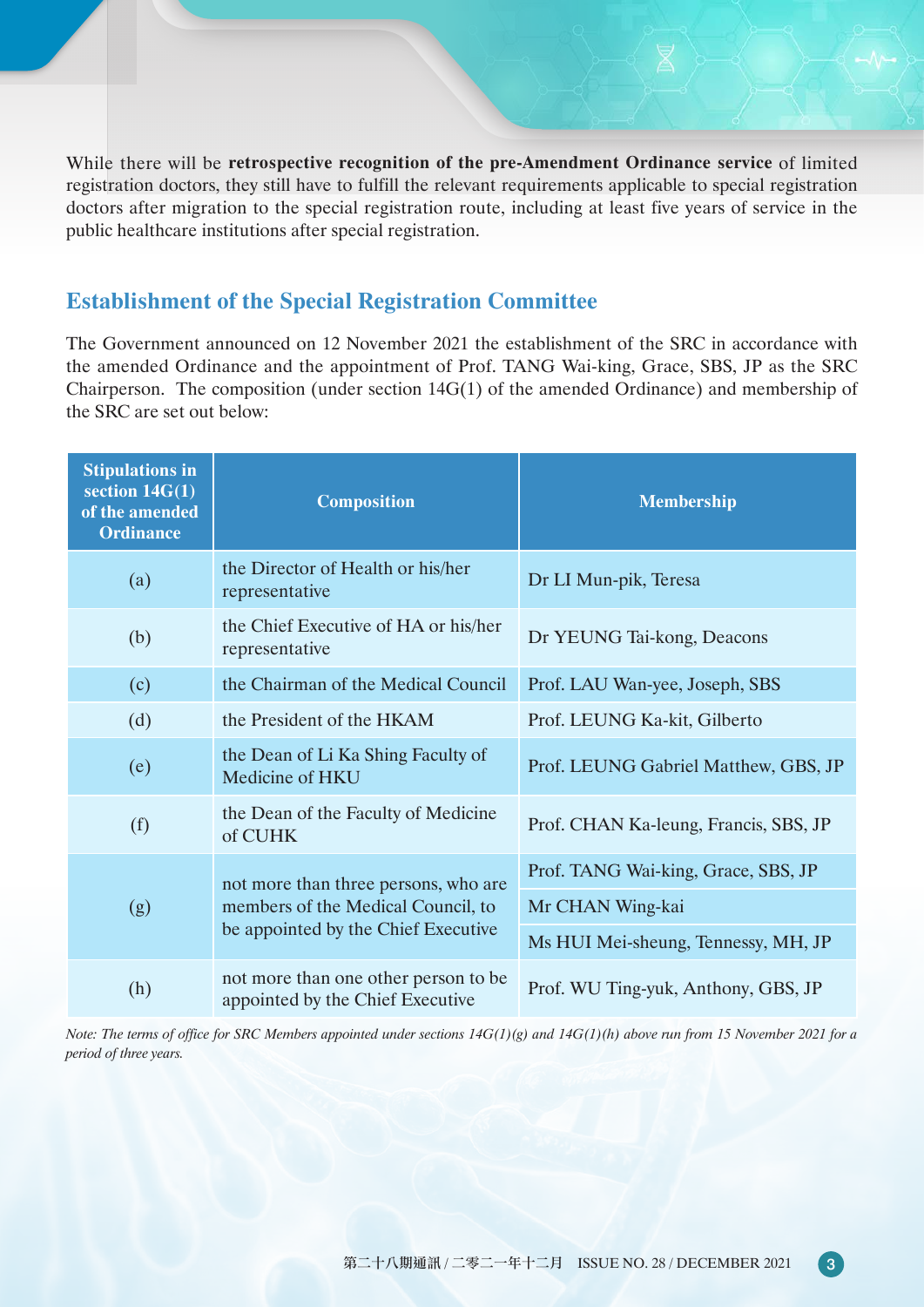While established under the Medical Council, the SRC is solely and independently responsible for the determination of the list of recognised medical qualifications awarded by non-local medical schools, and then submit the list to the Registrar of Medical Practitioners ("Registrar"), i.e. Director of Health, direct for promulgation by way of legal notice in the Gazette. There is no discretionary power for the Registrar to vary the list so recommended by the SRC. The professional regulation, conduct and disciplinary matters over the doctors, including those with special registration, remain under the oversight of Medical Council.

In determining the list of recognized medical qualifications, the SRC would take into account the following of a medical qualification in accordance with section 14F(3) of the amended Ordinance:

- (a) that is at the level of degree or higher;
- (b) that is awarded by a body in a place outside Hong Kong that is broadly comparable to any local university in terms of international rankings; and
- (c) that is broadly comparable to the medical qualifications awarded by any local university in terms of –
	- (i) curriculum of the programmes leading to the award of the medical qualifications;
	- (ii) medium of instruction of the programmes; and
	- (iii) any other aspects the Committee considers appropriate.

The SRC held its first meeting on 29 November 2021. The SRC plans to announce the list of recognised medical qualifications in batches and aims at announcing the first batch of recognised medical qualifications in March or April 2022 to facilitate students who would like to receive basic medical training outside Hong Kong to make early preparation and to allow those qualified non-locally trained doctors practising outside Hong Kong to serve in the public healthcare institutions in Hong Kong under special registration.

After promulgation, the list will be reviewed by the SRC at regular intervals. Any subsequent changes to the list (i.e. addition or deletion) will only take effect in a prospective manner, i.e. applicable to the first-year intakes after the effective date of the changes only, without affecting those who are already pursuing the relevant medical programmes.

### **Application for Special Registration**

The registration procedures and application form for Special Registration will be promulgated in due course. Doctors may check the latest announcements on the website of the Medical Council (https:// www.mchk.org.hk) for any updates in this regard.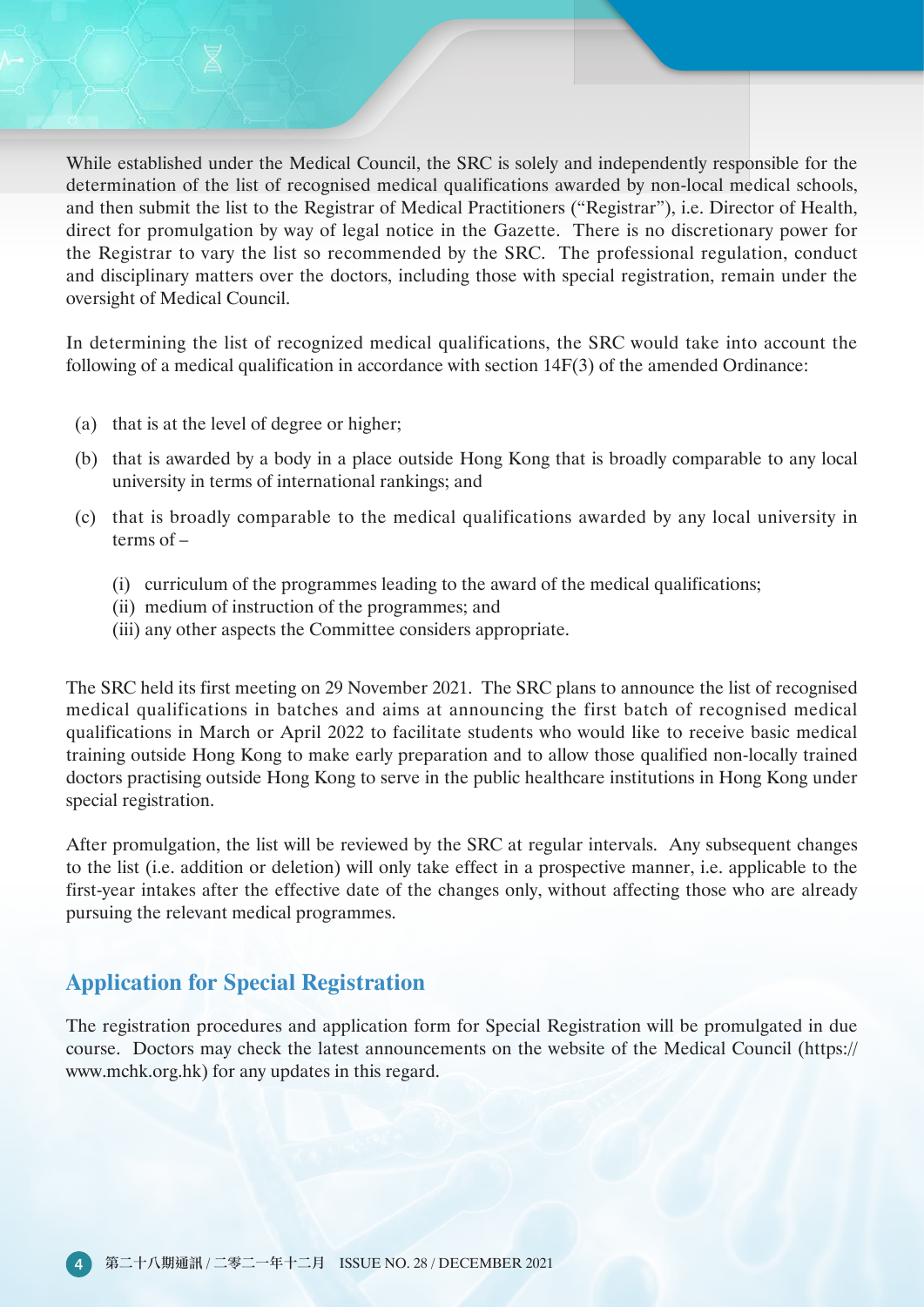# **Quotable Qualifications**

According to section 5 "Professional communication and information dissemination" of the Code of Professional Conduct, doctors may quote those quotable qualifications approved by the Medical Council in dissemination of service information to the public. The Guidelines on Quoting of Qualifications and the updated List of Quotable Qualifications ("the List") are promulgated on the Medical Council's website at https://www.mchk.org.hk/english/guideline/qualification.html.

## **Additions to the List of Quotable Qualifications**

Since January 2021, the Medical Council, on the recommendation of the Education and Accreditation Committee ("EAC"), has approved additions to the List as set out in the ensuing paragraphs.

### *(i) Addition of quotable qualifications under the generally approved category*

The Medical Council has approved the following qualifications for inclusion in the List under the generally approved category:

| <b>Title of Qualification</b>                                                                                                          | <b>Abbreviation</b>       | <b>Chinese Title</b>                | <b>Date of Approval</b><br>by the Medical<br><b>Council</b> |
|----------------------------------------------------------------------------------------------------------------------------------------|---------------------------|-------------------------------------|-------------------------------------------------------------|
| Master of Science in Musculoskeletal<br>Medicine, Rehabilitation and Geriatric<br>Orthopaedics, The Chinese University<br>of Hong Kong | <b>MSc MRGO</b><br>(CUHK) | 香港中文大學<br>骨關節醫學、<br>康復及老年骨科<br>理學碩士 | 12 March 2021                                               |

(Remarks: *"Master of Science in Musculoskeletal Medicine, Rehabilitation and Geriatric Orthopaedics, The Chinese University of Hong Kong"* should not be quoted simultaneously with any of the following qualifications:

- (1) *"Master of Science in Musculoskeletal Medicine and Rehabilitation, The Chinese University of Hong Kong";*
- (2) *"Master of Science in Geriatric Orthopaedics, The Chinese University of Hong Kong"; and*
- (3) *"Postgraduate Diploma in Musculoskeletal Medicine and Rehabilitation, The Chinese University of Hong Kong".)*

| 2. Master of Science in Clinical<br>Gerontology and End-of-Life Care,<br>The Chinese University of Hong Kong | <b>MSc Clinical</b><br>Gerontology<br>$&$ EOLC<br>(CUHK) | 香港中文大學<br>臨床老人學與<br>寧養關顧理學<br>碩士 | 2 June 2021 |
|--------------------------------------------------------------------------------------------------------------|----------------------------------------------------------|----------------------------------|-------------|
|--------------------------------------------------------------------------------------------------------------|----------------------------------------------------------|----------------------------------|-------------|

(Remarks: *"Master of Science in Clinical Gerontology and End-of-Life Care, The Chinese University of Hong Kong" and "Master of Science in Clinical Gerontology, Chinese University of Hong Kong"* should not be quoted simultaneously.)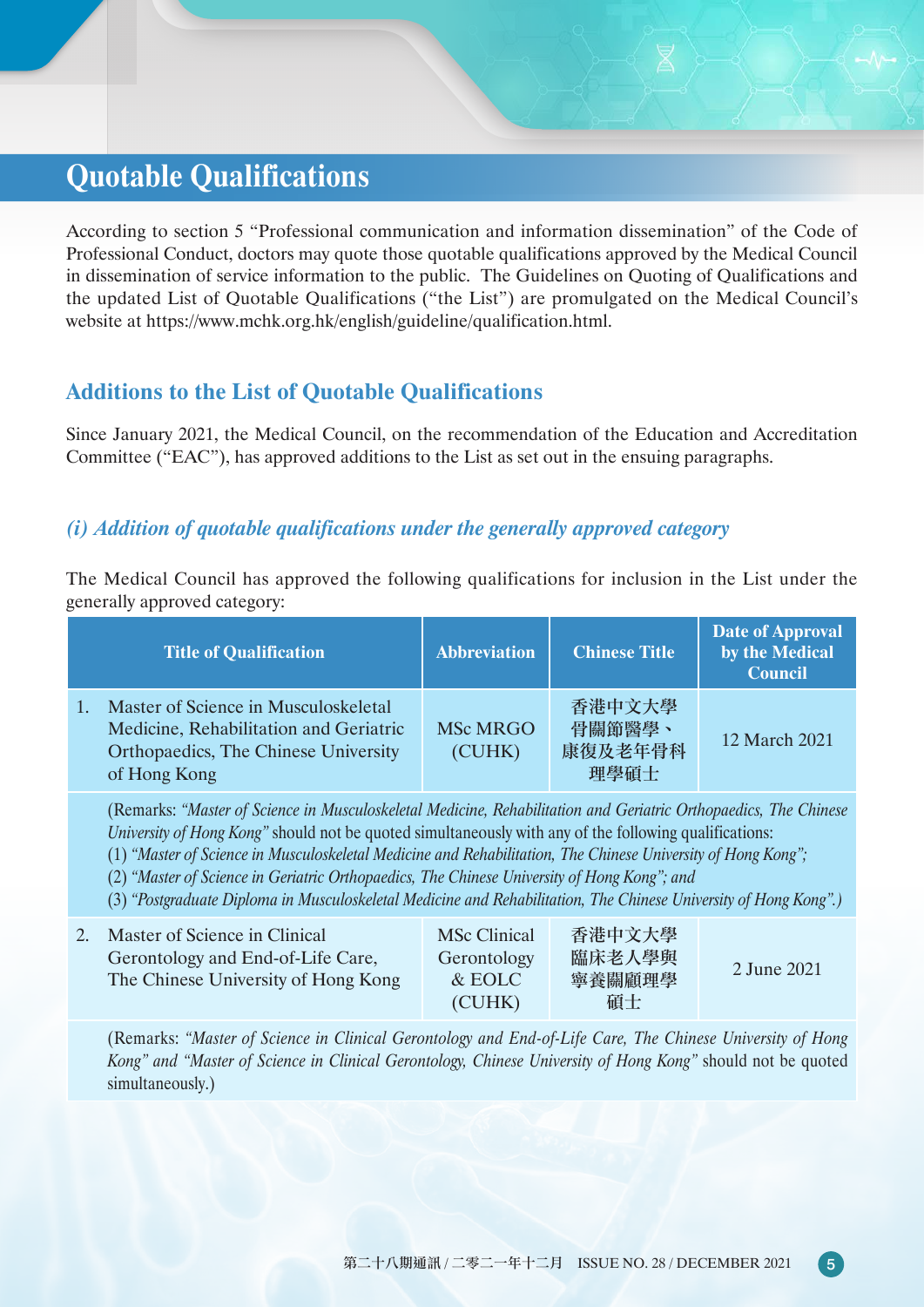### *(ii) Addition of quotable qualifications under the specifically approved category*

The Medical Council has also approved the following qualifications for inclusion in the List under the specifically approved category:

|    | <b>Title of Qualification</b>                                                                             | <b>Abbreviation</b>           | <b>Chinese Title</b>      | <b>Date of Approval</b><br>by the Medical<br><b>Council</b> | <b>Reference</b> |
|----|-----------------------------------------------------------------------------------------------------------|-------------------------------|---------------------------|-------------------------------------------------------------|------------------|
| 1. | Doctor of Philosophy,<br>The University of<br>Hong Kong                                                   | PhD(HK)                       | 香港大學<br>哲學博士              | 2 June 2021                                                 | MC/QQ/04/21      |
| 2. | Doctor of Philosophy,<br><b>Erasmus University</b><br>Rotterdam                                           | PhD (EUR)                     | 鹿特丹<br>伊拉斯姆斯大學<br>哲學博士    | 8 September 2021                                            | MC/QQ/04/20      |
| 3. | Doctor of Philosophy,<br>Joint PhD between<br>The University of<br>Hong Kong and<br>King's College London | Joint PhD<br>(HKU and<br>KCL) | 香港大學<br>及倫敦國王學院<br>聯合哲學博士 | 1 December 2021                                             | MC/QQ/06/21      |

The qualifications can only be quoted by those applicants to whom the approvals are given.

### *(iii) Change of abbreviation of quotable qualification*

The Medical Council decided at its Policy Meeting on 12 March 2021 (i) to rectify the abbreviation of the following quotable qualification based on the advice from the Irish College of General Practitioners and (ii) to allow a three-year grace period for registered medical practitioners concerned to revise the abbreviation on their signboards, letter-heads and visiting cards, etc.:

| <b>Title of Qualification</b>                  | Abbreviation | - Chinese Title |
|------------------------------------------------|--------------|-----------------|
| Member, Irish College of General Practitioners | <b>MICGP</b> | 愛爾蘭全科醫學院院士      |

(Remarks: The Medical Council decided at its meeting held on 12 March 2021 to adopt the official abbreviation of the qualification as advised by the Irish College of General Practitioners, i.e. *"MICGP"*, instead of the previously adopted abbreviation *"MCGP (Irel)"*. There would be a 3-year transitional period during which the use of either *"MICGP"* or *"MCGP (Irel)"* by a medical practitioner would be acceptable by the Council.)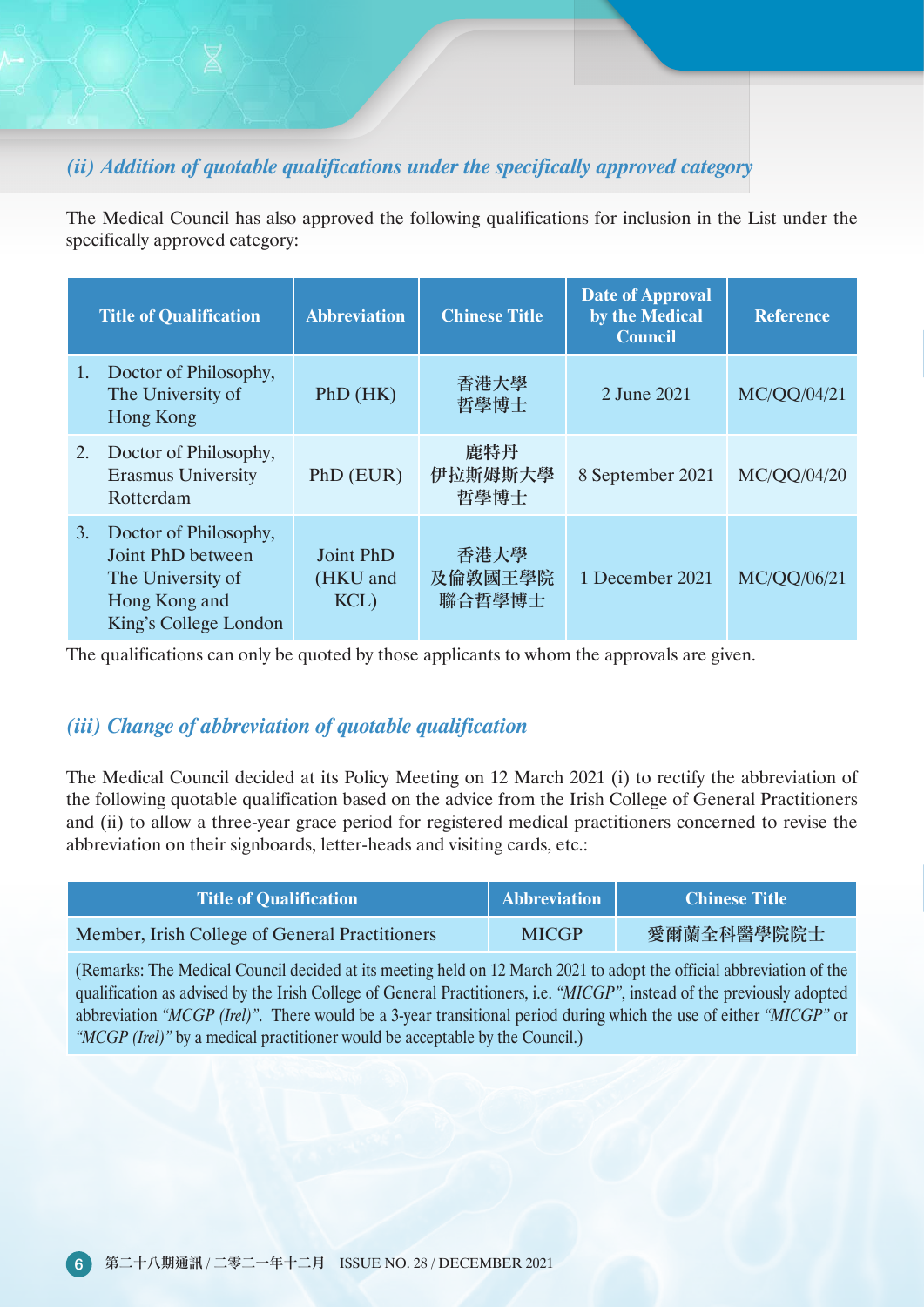### **Application for quoting research master and doctoral degrees**

Doctors are advised that individual approval is required for quoting the specifically approved qualifications (i.e. research master and doctoral degrees other than *"Master of Surgery"* and *"Doctor of Medicine*") included in the List. Applications for quoting the specifically approved qualifications should be made to the EAC of the Medical Council.

# **Quotable Appointments**

The Medical Council has implemented the revised Rules on Quotable Appointments ("the QA Rules") with effect from 1 January 2021.

Under the revised QA Rules and the Guidelines on Quotability of Appointments by Private Healthcare Facilities and Medical Clinics, a private healthcare facility / medical clinic has to satisfy the Medical Council that it has an established and objective system of offering appointments which is acceptable to the Medical Council before its appointments can be quoted by doctors in their medical practice. The names of 20 institutions with their appointment systems accepted by the Medical Council and their approved quotable appointments are included in the List of Quotable Appointments by Private Healthcare Facilities and Medical Clinics accepted under the Rules on Quotable Appointments ("the QA List").

Members of the profession are required to comply with the revised QA Rules in quoting their appointments for the purpose of professional practice in Hong Kong. They are also advised to refer to the QA List for quotability of any appointments made by private healthcare facilities and medical clinics before quoting them.

The revised QA Rules and the QA List are promulgated on the Medical Council's website at http://www. mchk.org.hk/english/guideline/appointment.html.

# **Addition of New Specialty in the Specialist Register**

The Education and Accreditation Committee of the Medical Council accepted at its meetings held on 18 June 2021 the recommendation of the Hong Kong Academy of Medicine for addition of the new specialty "Vascular Surgery (血管外科)" (S64) to the Specialist Register.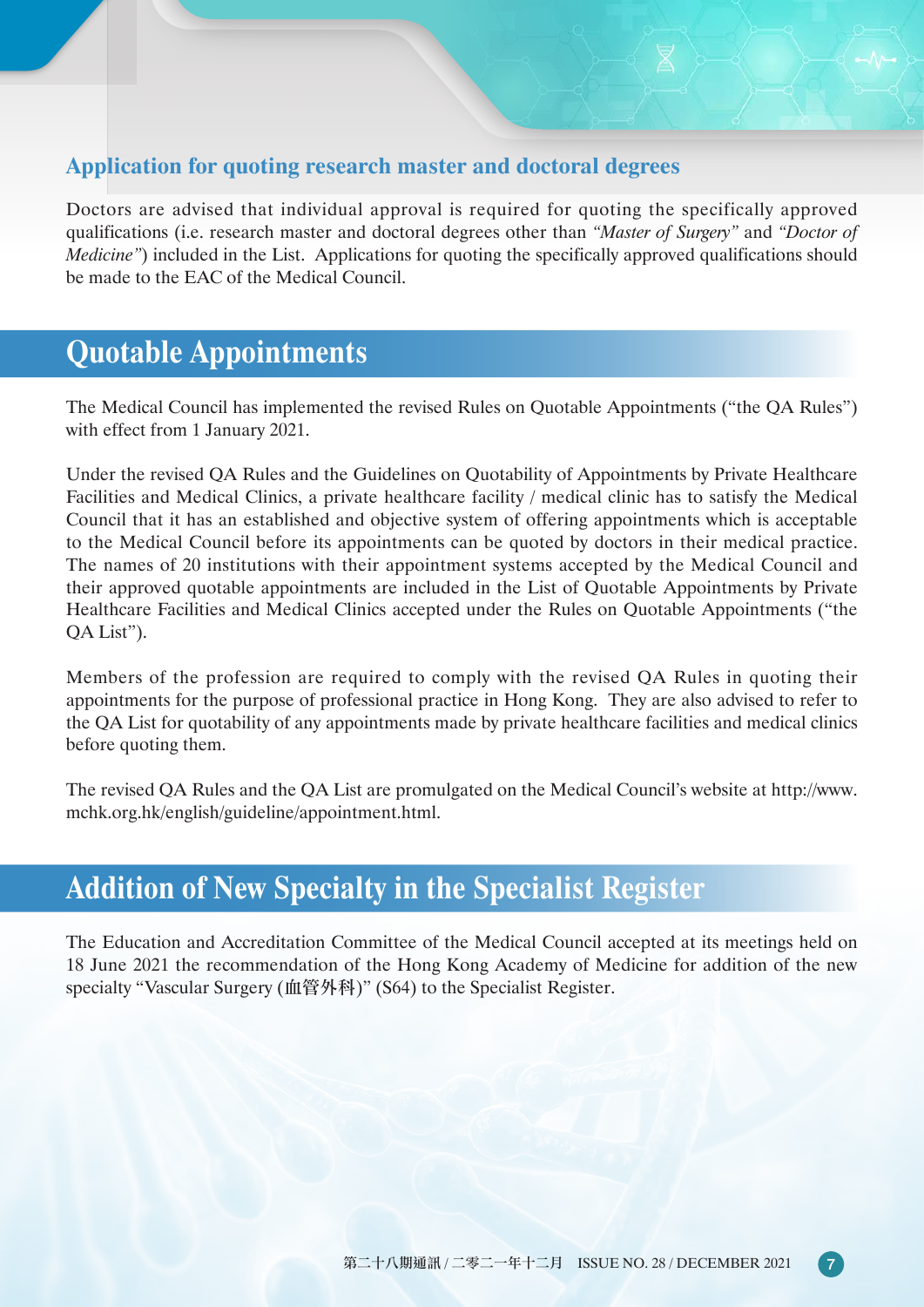# **Statistics on Complaints / Inquiries Handled in 2020**

### **Table 1 - Complaints received by the Medical Council**

|    | <b>Number of Complaints Received</b>                                                                                                                                                                                                              | $628*$         | 2016 2017 2018<br>496    | 639*                     | <u>2019</u><br>3 2 8 6*      | 2020<br>3 3 5 6*         |
|----|---------------------------------------------------------------------------------------------------------------------------------------------------------------------------------------------------------------------------------------------------|----------------|--------------------------|--------------------------|------------------------------|--------------------------|
|    | (A) Allegations by category                                                                                                                                                                                                                       |                |                          |                          |                              |                          |
| 1. | Conviction in Court                                                                                                                                                                                                                               | 53             | 57                       | 55                       | 47                           | 58                       |
|    | (a) Failure to keep proper record of dangerous drugs                                                                                                                                                                                              | (3)            | (2)                      | (2)                      | (0)                          | (0)                      |
|    | (b) Others                                                                                                                                                                                                                                        | (50)           | (55)                     | (53)                     | (47)                         | (58)                     |
| 2. | Disregard of professional responsibility to patients                                                                                                                                                                                              | 330            | 321                      | 446                      | 438                          | $243^{\#}$               |
| 3. | Issuing misleading / false medical certificates                                                                                                                                                                                                   | 24             | 36                       | 29                       | 748                          | 28                       |
| 4. | Practice promotion                                                                                                                                                                                                                                | $\tau$         | 13                       | 33                       | 9                            | 39                       |
| 5. | Misleading, unapproved description and announcement                                                                                                                                                                                               | 150            | 9                        | 6                        | 6                            | 12                       |
| 6. | Improper / indecent behaviour to patients                                                                                                                                                                                                         | 8              | 7                        | 17                       | 17                           | 11                       |
| 7. | Abuse of professional position to further improper association with                                                                                                                                                                               | $\overline{2}$ |                          | $\overline{\phantom{0}}$ | $\overline{\phantom{0}}$     | $\overline{\phantom{a}}$ |
|    | patients                                                                                                                                                                                                                                          |                |                          |                          |                              |                          |
| 8. | Fitness to practise                                                                                                                                                                                                                               | 3              |                          |                          |                              |                          |
| 9. | Abuse of professional confidence                                                                                                                                                                                                                  | $\overline{a}$ | $\overline{2}$           | $\overline{c}$           | $\overline{\phantom{0}}$     | 1                        |
|    | 10. Depreciation of other medical practitioners                                                                                                                                                                                                   | $\overline{2}$ | $\overline{\phantom{a}}$ | $\mathbf{1}$             | $\qquad \qquad \blacksquare$ | 1                        |
|    | 11. Sharing fee and improper financial transaction                                                                                                                                                                                                |                | $\overline{2}$           | 3                        | 5                            | 2                        |
|    | 12. Failure to maintain proper medical records                                                                                                                                                                                                    |                | 11                       | 6                        | 75                           | 22                       |
|    | 13. Mishandling of patient's personal data                                                                                                                                                                                                        |                | 3                        | $\mathbf{1}$             | 19                           | $\overline{4}$           |
|    | 14. Improper delegation of medical duties to unregistered persons                                                                                                                                                                                 |                |                          | $\overline{\phantom{a}}$ | $\overline{2}$               | $\overline{2}$           |
|    | 15. Other issues unrelated to professional responsibility                                                                                                                                                                                         | 49             | 35                       | 40                       | 1920                         | 2933                     |
|    | (B) Progress of complaints as at 31 December 2020                                                                                                                                                                                                 |                |                          |                          |                              |                          |
| 1. | Dismissed by the Chairman and the Deputy Chairman of the relevant 183                                                                                                                                                                             |                | 113                      | 20                       | 144                          | 126                      |
|    | Preliminary Investigation Committee ("PIC") in consultation with a lay                                                                                                                                                                            |                |                          |                          |                              |                          |
|    | member as being frivolous or groundless                                                                                                                                                                                                           |                |                          |                          |                              |                          |
| 2. | Could not be pursued further because the complainants failed to                                                                                                                                                                                   | 62             | 105                      | 147                      | 140                          | 8                        |
|    | provide further information or statutory declaration or the complaints                                                                                                                                                                            |                |                          |                          |                              |                          |
|    | were anonymous or withdrawn, etc.                                                                                                                                                                                                                 |                |                          |                          |                              |                          |
| 3. | Under consideration by the Chairman and the Deputy Chairman of                                                                                                                                                                                    | $\overline{2}$ | 5                        | 7                        | 2637                         | 3 1 4 8                  |
|    | the relevant PIC in consultation with a lay member                                                                                                                                                                                                |                |                          |                          |                              |                          |
| 4. | Held in abeyance                                                                                                                                                                                                                                  | $\overline{4}$ | $\overline{2}$           | $\overline{\phantom{a}}$ | $\overline{2}$               |                          |
| 5. | Being considered at the PIC meetings                                                                                                                                                                                                              | 9              | 36                       | 66                       | 194                          | 51                       |
| 6. | Dismissed by the relevant PIC                                                                                                                                                                                                                     | 289            | 170                      | 324                      | 121                          | $\mathfrak{Z}$           |
| 7. | Referred to the Medical Council for no disciplinary inquiry                                                                                                                                                                                       | 41             | 43                       | 42                       | 36                           | 18                       |
| 8. | Referred to the Medical Council for no pre-registration inquiry                                                                                                                                                                                   | $\mathbf{1}$   | $\overline{2}$           | $\mathbf{1}$             | $\overline{2}$               | $\overline{\phantom{a}}$ |
| 9. | Referred to the Medical Council for no restoration inquiry                                                                                                                                                                                        | $\overline{a}$ |                          | $\overline{\phantom{a}}$ | $\overline{\phantom{0}}$     | $\mathbf{1}$             |
|    | 10. Referred to the Medical Council / inquiry panel for disciplinary inquiry                                                                                                                                                                      | 36             | 18                       | 30                       | 8                            | 1                        |
|    | 11. Referred to the Medical Council for restoration inquiry                                                                                                                                                                                       |                | 1                        |                          |                              |                          |
|    | 12. Referred to the Medical Council for pre-registration inquiry                                                                                                                                                                                  | 1              |                          |                          | $\overline{c}$               |                          |
|    | 13. Referred to the Health Committee for hearing                                                                                                                                                                                                  |                | 1                        | $\overline{2}$           |                              |                          |
|    | <b>Remarks:</b>                                                                                                                                                                                                                                   |                |                          |                          |                              |                          |
| ∗  | The net number of complaints received in 2016, 2018, 2019 and 2020 is as follows:<br>(a) The net number of complaints received in 2016 was 493 as there were 136 complaints on the same incident against the same registered medical practitioner |                |                          |                          |                              |                          |
|    | received in 2016.                                                                                                                                                                                                                                 |                |                          |                          |                              |                          |

(b) The net number of complaints received in 2018 was 506 as there were 74 complaints on the same incident against a registered medical practitioner and 61 complaints on another incident against 3 registered medical practitioners received in 2018 respectively.

(c) Among the 3 286 complaint cases received in 2019, 2 742 cases can be consolidated into 11 groups of same / very similar complaints against 11 doctors. As such, the net number of complaints received in 2019 was 555.

(d) Among the 3 356 complaint cases received in 2020, 2 653 cases can be consolidated into 11 groups of same / very similar complaints against 11 doctors. As such, the net number of complaints received in 2020 was 714.

# The breakdown of cases on "Disregard of professional responsibility to patients" in 2020 is as follows:

(a) Failure / unsatisfactory result of treatment / surgery, failure to properly / timely diagnose illness and disagreement with doctor's medical opinion – 85 cases (b) Conducting unnecessary or inappropriate treatment / surgery – 45 cases

(c) Inappropriate prescription of drugs – 45 cases

 $(d)$  Doctor's unprofessional attitude *D*octor-patient communication – 22 cases

(e) Failure to give proper medical advice / explanation – 17 cases

(f) Other treatment-related issues – 29 cases

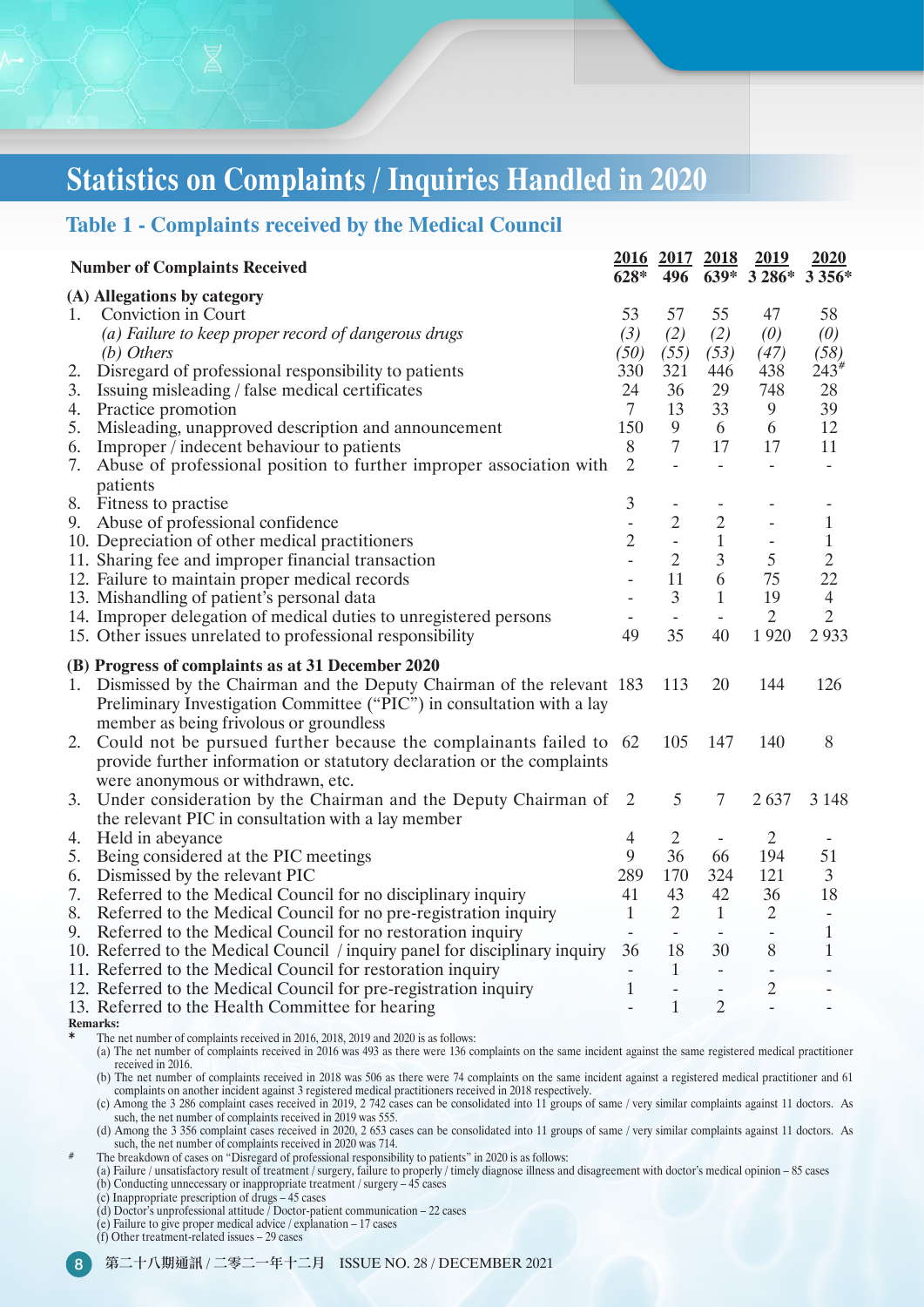**Table 2 - Breakdown on the complaints received in 2020 which were dismissed by the Chairman and the Deputy Chairman of the new PIC of the Medical Council as being frivolous or groundless**

| <b>Nature of Complaints</b>                          |        | <b>No. of Cases</b> |
|------------------------------------------------------|--------|---------------------|
| 1. Sick leave and related matters                    |        | 4                   |
| 2. Administration of clinics                         |        |                     |
| 3. Wrong declaration on convictions                  |        |                     |
| 4. Alleged improper / indecent behaviour to patients |        |                     |
| 5. Disagreement with doctor's medical opinion        |        |                     |
| 6. Other issues unrelated to professional misconduct |        | 116                 |
|                                                      |        |                     |
|                                                      | Total: | 126                 |

## **Table 3 - Work of the PICs of the Medical Council**

|    | <b>Nature</b>                                                                                                                                                                   | 2016 | 2017 | <u>2018</u>    | 2019                        |                     | 2020                        |                          |
|----|---------------------------------------------------------------------------------------------------------------------------------------------------------------------------------|------|------|----------------|-----------------------------|---------------------|-----------------------------|--------------------------|
|    |                                                                                                                                                                                 |      |      |                | <b>Deemed</b><br><b>PIC</b> | <b>New</b><br>$PLC$ | <b>Deemed</b><br><b>PIC</b> | <b>New</b><br><b>PIC</b> |
|    | Total number of cases referred to the PIC<br>meetings                                                                                                                           | 154  | 368  | 242            | 224                         | 249                 | $105*$                      | $281*$                   |
|    | Total number of cases referred to the Medical<br>Council for no disciplinary inquiry / restoration<br>inquiry / pre-registration inquiry after the PIC<br>meetings              | 38   | 53   | 41             | 28                          | 23                  | 7#                          | 49#                      |
| 3. | Total number of cases referred to the Medical<br>Council / inquiry panel for disciplinary inquiry /<br>restoration inquiry / pre-registration inquiry after<br>the PIC meetings | 57   | 38   | 39             | 26                          | 13                  | 21#                         | 32#                      |
| 4. | Total number of cases referred to the Health<br>Committee for hearing after the PIC meetings                                                                                    |      | 1    | $\overline{1}$ |                             | $\mathcal{L}$       |                             |                          |

第二十八期通訊 / 二零二一年十二月 ISSUE NO. 28 / DECEMBER 2021 9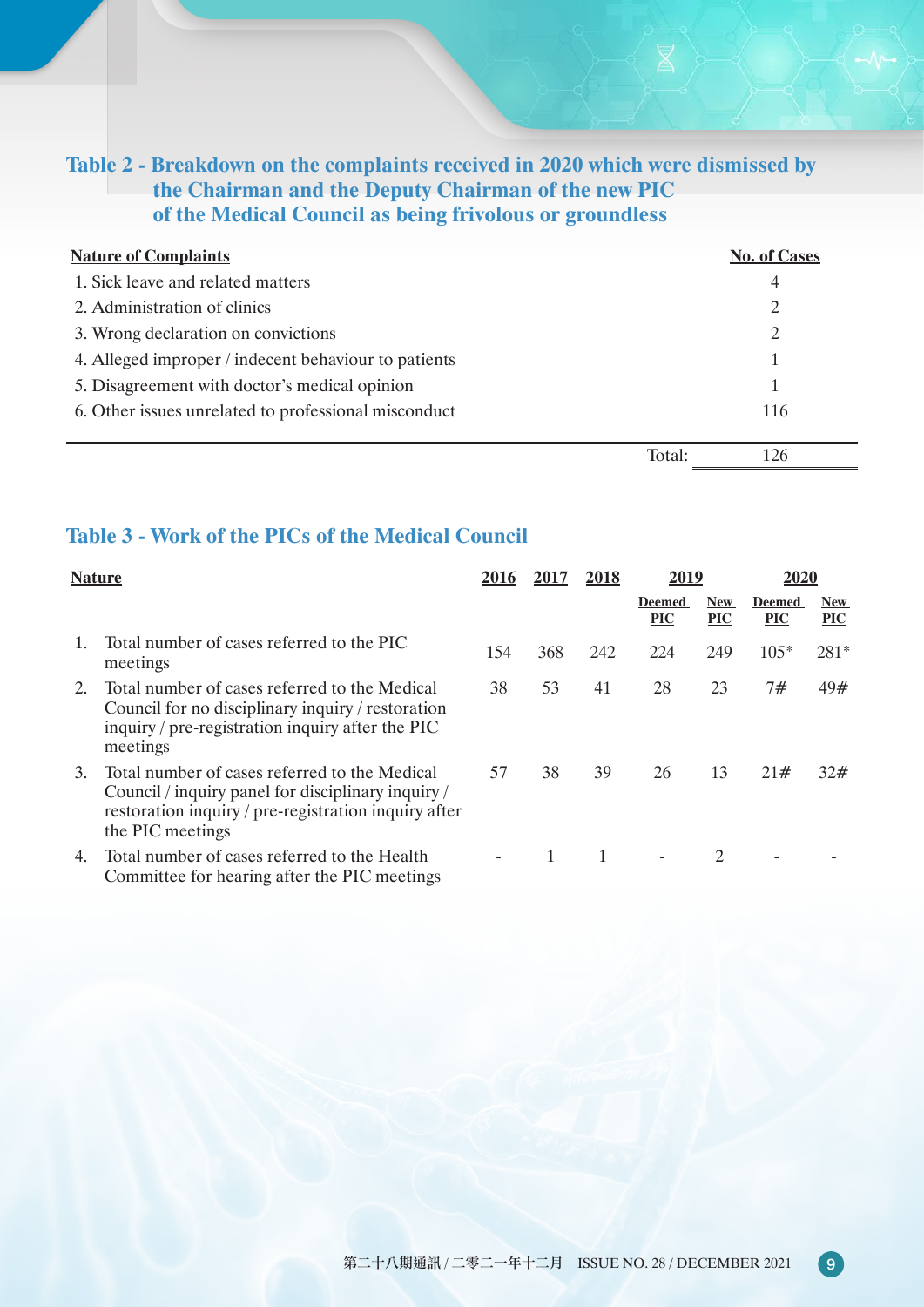#### **Remarks:**

\* This figure included those cases received before 2020. Cases referred to and considered by the PICs in 2020 fell under the following categories:

|     |                                                                             |                | <b>No. of Cases</b> |                |                |
|-----|-----------------------------------------------------------------------------|----------------|---------------------|----------------|----------------|
|     |                                                                             |                | <b>Deemed PIC</b>   |                | <b>New PIC</b> |
| (a) | Disregard of professional responsibility to patients                        |                | 76                  |                | 147            |
|     | • inappropriate prescription of drugs                                       | 13             |                     | 25             |                |
|     | • conducting unnecessary or inappropriate treatment / surgery               | 34             |                     | 54             |                |
|     | • failure to properly / timely diagnose illness                             | 14             |                     | 19             |                |
|     | · doctor's unprofessional attitude / doctor-patient communication           | 1              |                     | 14             |                |
|     | • failure / unsatisfactory results of treatment / surgery                   | 10             |                     | 13             |                |
|     | • failure to give proper medical advice / explanation                       | 1              |                     | 9              |                |
|     | · disagreement with doctor's medical opinion                                |                |                     | 10             |                |
|     | • other treatment-related issues                                            | $\mathfrak{Z}$ |                     | $\mathfrak{Z}$ |                |
| (b) | Conviction in court                                                         |                | 7                   |                | 53             |
| (c) | Practice promotion / Misleading, unapproved description and<br>announcement |                | 6                   |                | 15             |
| (d) | Issuing misleading / false medical certificates                             |                | 7                   |                | 12             |
| (e) | Fee dispute                                                                 |                | 1                   |                | 10             |
| (f) | Failure to maintain proper medical records                                  |                | 1                   |                | 8              |
| (g) | Depreciation of other medical practitioners                                 |                | 2                   |                | 3              |
| (h) | Improper / indecent behaviour to patients                                   |                | 1                   |                | 3              |
| (i) | Sharing fee and improper financial transaction                              |                | 2                   |                | 1              |
| (j) | Mishandling of patient's personal data                                      |                |                     |                | 1              |
| (k) | Miscellaneous                                                               |                | 2                   |                | 28             |
|     |                                                                             | <b>Total:</b>  | 105                 |                | 281            |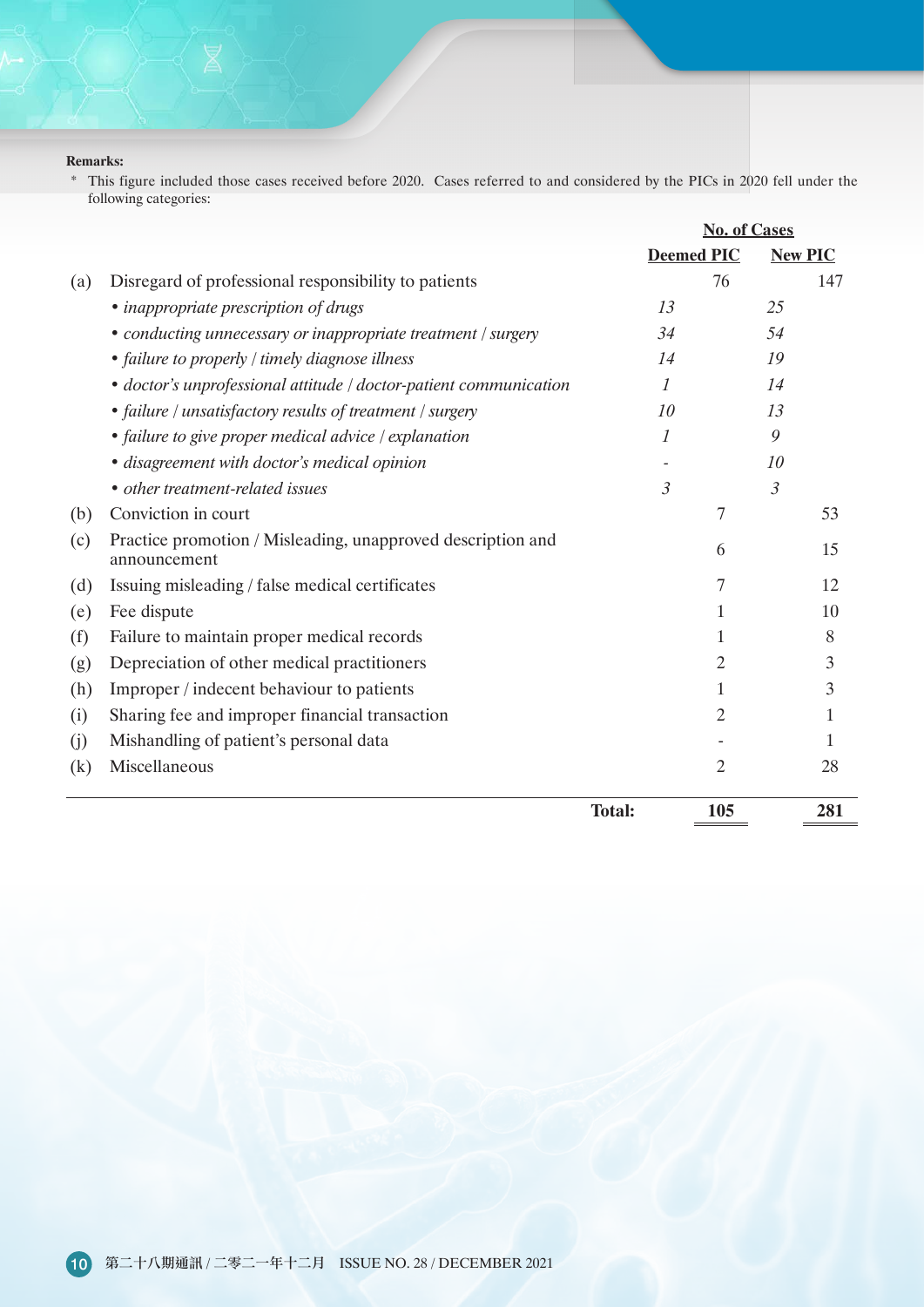# Case referred by the PICs to the Medical Council / inquiry panel in 2020 are classified as follows:

|                                                                                                                                         |                          | <b>No. of Cases</b> |               |                |
|-----------------------------------------------------------------------------------------------------------------------------------------|--------------------------|---------------------|---------------|----------------|
|                                                                                                                                         |                          | Deemed PIC          |               | New PIC        |
| (A) Recommended for no disciplinary inquiry                                                                                             |                          |                     |               |                |
| Conviction in court                                                                                                                     |                          | 7                   |               | 46             |
| • careless driving                                                                                                                      | 7                        |                     | 41            |                |
| · driving / using an unregistered vehicle and using vehicle without<br>insurance                                                        |                          |                     | 1             |                |
| • left-driving expressway: restriction on vehicles using right most lane<br>(by holder of probationary driving licence)                 |                          |                     | 1             |                |
|                                                                                                                                         |                          |                     | $\mathcal{I}$ |                |
| • littering from vehicles (against owner)                                                                                               |                          |                     |               |                |
| • overseas conviction: driving a vehicle carelessly causing injury                                                                      |                          |                     | 1             |                |
| • riding as passenger in rear seat of public light bus not securely<br>fastened with seat belt                                          |                          |                     | 1             |                |
| (B) Recommended for no restoration inquiry                                                                                              |                          |                     |               |                |
| Conviction in court                                                                                                                     |                          |                     |               | 1              |
| • overseas conviction: criminal damage to a car                                                                                         |                          |                     | 1             |                |
| (C) Recommended for no pre-registration inquiry                                                                                         |                          |                     |               |                |
| Conviction in court                                                                                                                     |                          |                     |               | $\overline{2}$ |
| • careless driving                                                                                                                      |                          |                     | $\mathcal{I}$ |                |
| • riding / driving on a footpath                                                                                                        |                          |                     | 1             |                |
| (D) Recommended for no disciplinary inquiry                                                                                             |                          |                     |               |                |
| (a) Conviction in court                                                                                                                 |                          |                     |               | $\overline{4}$ |
| • indecent assault                                                                                                                      |                          |                     | $\mathcal{I}$ |                |
| $\bullet$ murder                                                                                                                        |                          |                     | 1             |                |
| • overseas conviction: violations of the Foreign Corrupt Practices Act<br>("FCPA"), money laundering, and conspiracy to commit the same |                          |                     | 1             |                |
| • selling drug not of the quality demanded by the purchaser                                                                             |                          |                     | 1             |                |
| (b) Disregard of professional responsibility to patients                                                                                |                          | 14                  |               | 11             |
| • conducting unnecessary or inappropriate treatment / surgery                                                                           | 7                        |                     | 4             |                |
| • failure to give proper medical advice / explanation                                                                                   | $\mathcal{I}$            |                     |               |                |
| • failure to properly / timely diagnose illness                                                                                         | 1                        |                     | 1             |                |
| • failure / unsatisfactory results of treatment / surgery                                                                               | $\overline{\mathcal{L}}$ |                     |               |                |
| • inappropriate prescription of drugs                                                                                                   | $\overline{3}$           |                     | 6             |                |
| (c) Practice promotion / Misleading, unapproved description and<br>announcement                                                         |                          | 4                   |               | 7              |
| (d) Depreciation of other medical practitioners                                                                                         |                          |                     |               | 3              |
| (e) Sharing fee and improper financial transaction                                                                                      |                          | $\overline{2}$      |               |                |
| (f) Improper / indecent behaviour to patients                                                                                           |                          |                     |               |                |
| (g) Mishandling of patient's personal data                                                                                              |                          |                     |               | 1              |
| (h) Miscellaneous                                                                                                                       |                          | 1                   |               | 1              |
| (E) Recommended for restoration inquiry                                                                                                 |                          |                     |               |                |
| Disregard of professional responsibility to patients                                                                                    |                          |                     |               | 3              |
| • conducting unnecessary or inappropriate treatment / surgery                                                                           |                          |                     | 1             |                |
| • failure to properly / timely diagnose illness                                                                                         |                          |                     |               |                |
| • inappropriate prescription of drugs                                                                                                   |                          |                     |               |                |
| <b>Total:</b>                                                                                                                           |                          | 28                  |               | 81             |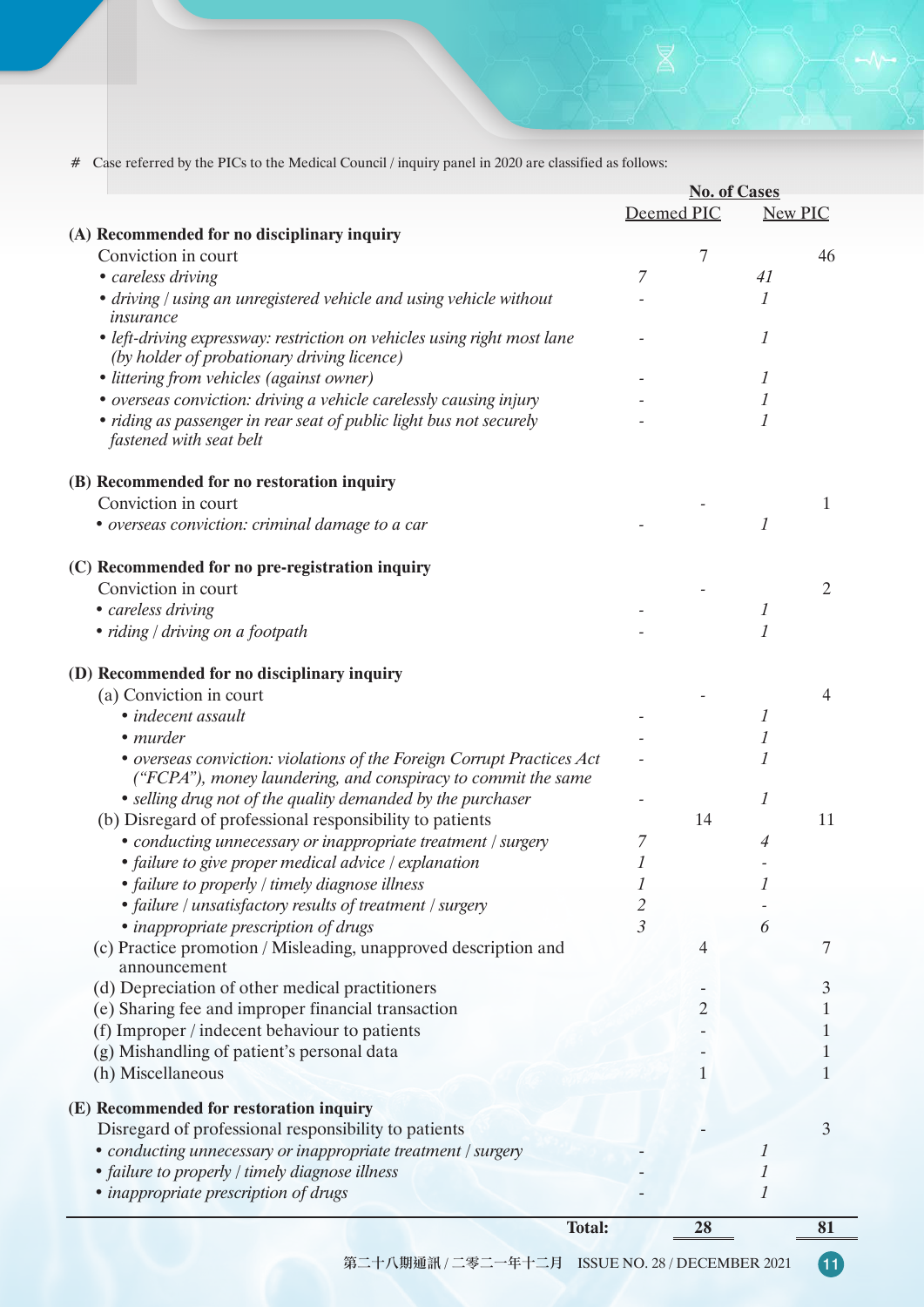|                     |  | <b>Quarter</b> |                                        | <b>Total</b> |
|---------------------|--|----------------|----------------------------------------|--------------|
|                     |  |                | Jan-Mar   Apr-Jun   Jul-Sept   Oct-Dec |              |
| No. of PIC meetings |  |                |                                        |              |

No. of cases considered 40 30 12 23 105

 $(60.0\%)$ 

16  $(40.0\%)$ 

 $(0\%)$ 

22  $(73.3\%)$ 

8  $(26.7\%)$ 

> 0  $(0\%)$

12  $(100\%)$ 

> $\overline{0}$  $(0\%)$

0  $(0\%)$ 

19  $(82.6\%)$ 

4  $(17.4\%)$ 

> 0  $(0\%)$

77  $(73.3\%)$ 

28\*  $(26.7\%)$ 

> 0  $(0\%)$

#### **Table 4a - Work statistics of the deemed PIC of the Medical Council in 2020**

**\*** Among the 28 cases, 7 cases were of minor offences and the Medical Council accepted the PIC's recommendation that no disciplinary inquiry was to be held (Please see details in Table 3).

#### **Table 4b - Work statistics of the new PIC of the Medical Council in 2020**

No. of cases dismissed  $(\%)$  24

No. of cases referred to the Health Committee  $(\%)$  0

No. of cases referred to the Medical Council /

inquiry panel  $(\% )$ 

|                                                                         |                          |                           | <b>Total</b>              |                     |                          |
|-------------------------------------------------------------------------|--------------------------|---------------------------|---------------------------|---------------------|--------------------------|
|                                                                         | <b>Jan-Mar</b>           | <b>Apr-Jun</b>            | Jul-Sept                  | <b>Oct-Dec</b>      |                          |
| No. of PIC meetings                                                     | 3                        | 3                         | $\overline{2}$            | 3                   | 11                       |
| No. of cases considered                                                 | 48                       | 65                        | 61                        | 107                 | 281                      |
| No. of cases dismissed $(\% )$                                          | 35<br>$(73.0\%)$         | 41<br>$(63.1\%)$          | 52<br>$(85.3\%)$          | 72<br>(67.3%)       | <b>200</b><br>$(71.2\%)$ |
| No. of cases referred to the Medical Council /<br>inquiry panel $(\% )$ | 13<br>$(27.0\%)$         | 24<br>$(36.9\%)$          | 9<br>$(14.7\%)$           | 35<br>$(32.7\%)$    | $81*$<br>$(28.8\%)$      |
| No. of cases referred to the Health Committee $(\% )$                   | $\overline{0}$<br>$(0\%$ | $\overline{0}$<br>$(0\%)$ | $\overline{0}$<br>$(0\%)$ | $\theta$<br>$(0\%)$ | $\Omega$<br>$(0\%)$      |

**\*** Among the 81 cases, 49 cases were of minor nature and the Medical Council accepted the PIC's recommendation that no disciplinary / pre-registration / restoration inquiry was to be held (Please see details in Table 3).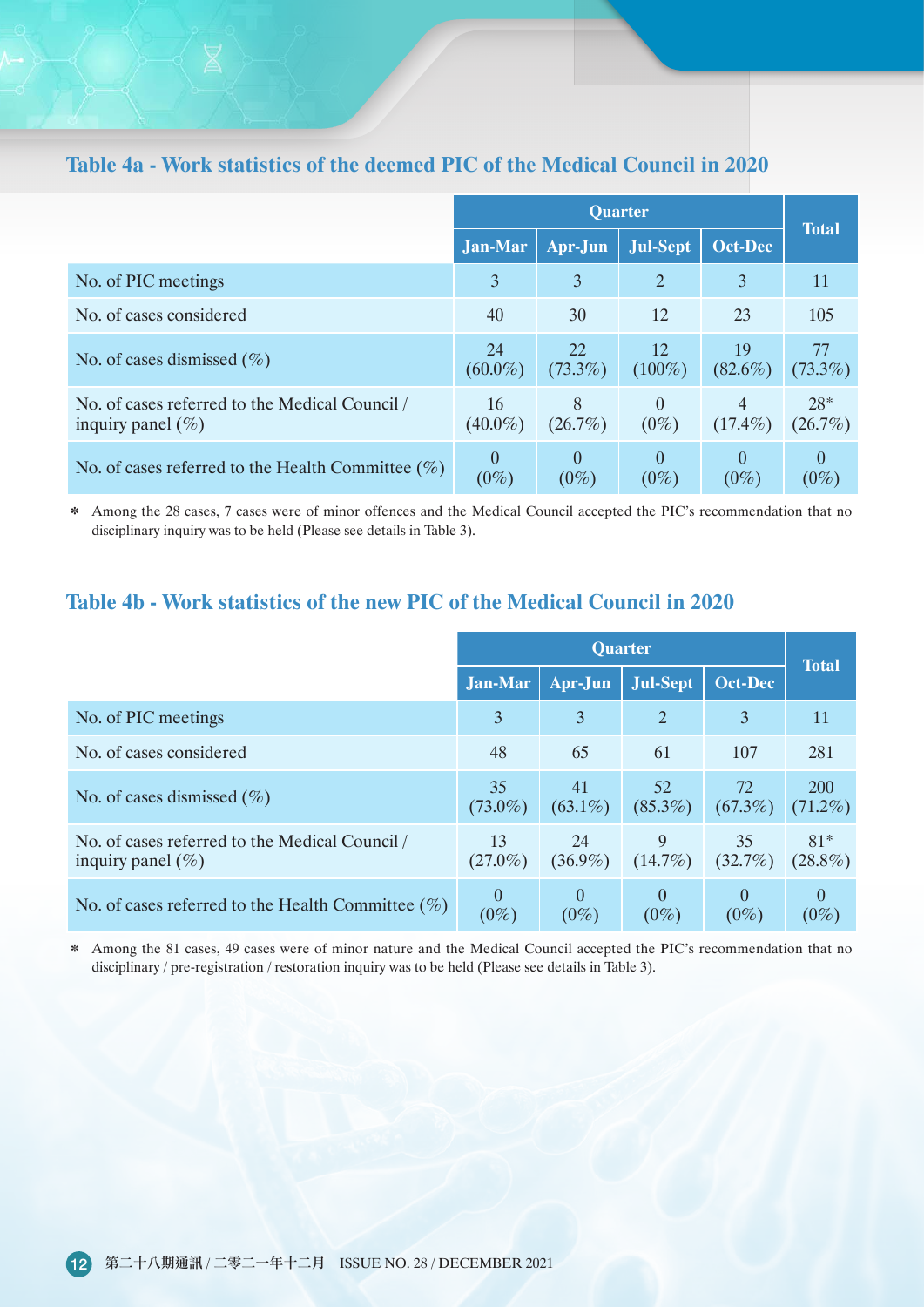# **Table 5 - Disciplinary inquiries conducted in 2020**

| <b>Nature</b>                                                                                                                                                                                                                                                    | No. of<br>cases<br>involved | <b>Decision</b>                                                                                                                                           |
|------------------------------------------------------------------------------------------------------------------------------------------------------------------------------------------------------------------------------------------------------------------|-----------------------------|-----------------------------------------------------------------------------------------------------------------------------------------------------------|
| (A) Conviction in court                                                                                                                                                                                                                                          |                             |                                                                                                                                                           |
| (a) Driving a motor vehicle with<br>alcohol concentration in breath<br>above the prescribed limit                                                                                                                                                                | (5)                         | Warning letter (gazetted)                                                                                                                                 |
| (b) Indecent assault                                                                                                                                                                                                                                             | (1)                         | Removal from General Register ("GR") for 4 months                                                                                                         |
| (c) Murders                                                                                                                                                                                                                                                      | (1)                         | Removal from GR indefinitely                                                                                                                              |
| (d) Offence of committing an act<br>outraging public decency                                                                                                                                                                                                     | (1)                         | Removal from GR for 4 months (suspended for 12 months)                                                                                                    |
| (e) Operating a medical clinic in<br>breach of a condition of the<br>licence issued by the Ministry of<br>Health in Singapore and adverse<br>findings in disciplinary<br>proceedings by the Disciplinary<br>Committee of the Singapore<br><b>Medical Council</b> | (2)                         | Removal from GR for 12 months (suspended for 36 months)                                                                                                   |
| Sub-total:                                                                                                                                                                                                                                                       | <b>10</b>                   |                                                                                                                                                           |
| (B) Disregard of professional                                                                                                                                                                                                                                    | (3)                         | Warning letter (not gazetted)                                                                                                                             |
| responsibility to patients                                                                                                                                                                                                                                       | (2)                         | Warning letter (gazetted)                                                                                                                                 |
|                                                                                                                                                                                                                                                                  | (2)                         | Reprimanded                                                                                                                                               |
|                                                                                                                                                                                                                                                                  | (2)                         | Removal from GR for 1 month (suspended for 6 months)                                                                                                      |
|                                                                                                                                                                                                                                                                  | (6)                         | Removal from GR for 1 month (suspended for 12 months)                                                                                                     |
|                                                                                                                                                                                                                                                                  | (2)                         | Removal from GR for 2 months (suspended for 12 months)                                                                                                    |
|                                                                                                                                                                                                                                                                  | $\left(1\right)$            | Removal from GR for 2 months (suspended for 18 months)                                                                                                    |
|                                                                                                                                                                                                                                                                  | (1)                         | $1st$ Defendant<br>Removal from GR for 2 months (suspended for 24 months)<br>$2^{nd}$ Defendant<br>Removal from GR for 2 months                           |
|                                                                                                                                                                                                                                                                  | (1)                         | $1st$ Defendant<br>Removal from GR for 2 months (suspended for 12 months)<br>$2^{nd}$ Defendant<br>Removal from GR for 4 months (suspended for 24 months) |
|                                                                                                                                                                                                                                                                  | (1)                         | Removal from GR for 4 months                                                                                                                              |
|                                                                                                                                                                                                                                                                  | (1)                         | Removal from GR for 6 months (suspended for 36 months)                                                                                                    |
|                                                                                                                                                                                                                                                                  | (1)                         | Removal from GR for 12 months (suspended for 36 months)                                                                                                   |
|                                                                                                                                                                                                                                                                  | (8)                         | Not guilty                                                                                                                                                |
|                                                                                                                                                                                                                                                                  | (4)                         | Disciplinary inquiries to continue in 2021                                                                                                                |
| Sub-total:                                                                                                                                                                                                                                                       | 35                          |                                                                                                                                                           |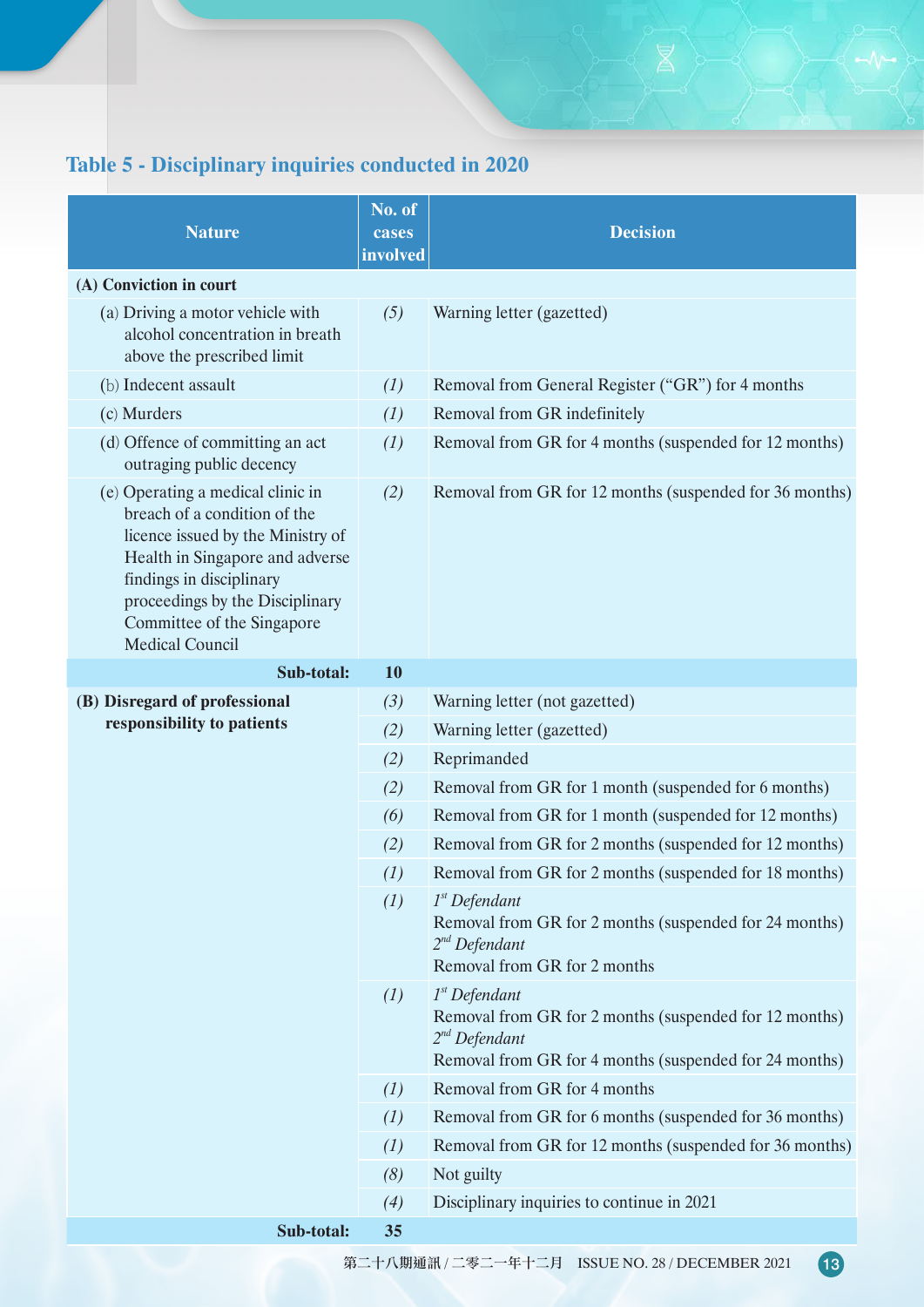| <b>Nature</b>                                                                                                        | No. of<br>cases<br>involved     | <b>Decision</b>                                                                                                                                                                                                                                                                                                                                                        |
|----------------------------------------------------------------------------------------------------------------------|---------------------------------|------------------------------------------------------------------------------------------------------------------------------------------------------------------------------------------------------------------------------------------------------------------------------------------------------------------------------------------------------------------------|
| (C) Issue misleading restrainers<br>forms / medical examination<br>forms in residential care home<br>for the elderly | (1)                             | $1st$ Defendant<br>Warning letter (not gazetted)<br>$2^{nd}$ Defendant<br>Removal from GR for 1 month (suspended for 6 months)<br>$3^{rd}$ Defendant<br>Removal from GR for 1 month (suspended for 6 months)<br>$4th$ Defendant<br>Warning letter (not gazetted)<br>$5th$ Defendant<br>Removal from GR for 1 month<br>$6th$ Defendant<br>Warning letter (not gazetted) |
| Sub-total:                                                                                                           | $\mathbf{1}$                    |                                                                                                                                                                                                                                                                                                                                                                        |
| (D) Issue misleading / false medical<br>certificates                                                                 | (1)<br>(1)                      | Removal from GR for 1 month (suspended for 12 months)<br>Removal from GR for 1 month (suspended for 24 months)<br>and removal from the Special Register for 1 month                                                                                                                                                                                                    |
| Sub-total:                                                                                                           | $\overline{2}$                  |                                                                                                                                                                                                                                                                                                                                                                        |
| (E) Practice Promotion / Quotable<br>Qualification                                                                   | (1)<br>(2)<br>(7)<br>(1)<br>(1) | Reprimanded<br>Removal from GR for 1 month (suspended for 6 months)<br>Removal from GR for 1 month (suspended for 12 months)<br>Removal from GR for 3 months (suspended for 36 months)<br>Removal from GR for 6 months (suspended for 36 months)                                                                                                                       |
| Sub-total:                                                                                                           | <b>12</b>                       |                                                                                                                                                                                                                                                                                                                                                                        |
| <b>Total:</b>                                                                                                        | 60                              |                                                                                                                                                                                                                                                                                                                                                                        |

# **Table 6 - Figures on appeal cases**

|                                                         | 2016 | 2017                  | 2018                  | 2019 | 2020 |
|---------------------------------------------------------|------|-----------------------|-----------------------|------|------|
| No. of appeals lodged during the year                   |      | $0 \qquad 2 \qquad 2$ |                       |      |      |
| No. of appeal cases carried forward from previous years |      |                       | $0 \qquad 2 \qquad 2$ |      |      |
| Total no. of appeal cases in progress in the year:      |      |                       | $\overline{a}$        |      |      |

 **No of appeal cases concluded in 2020: 0**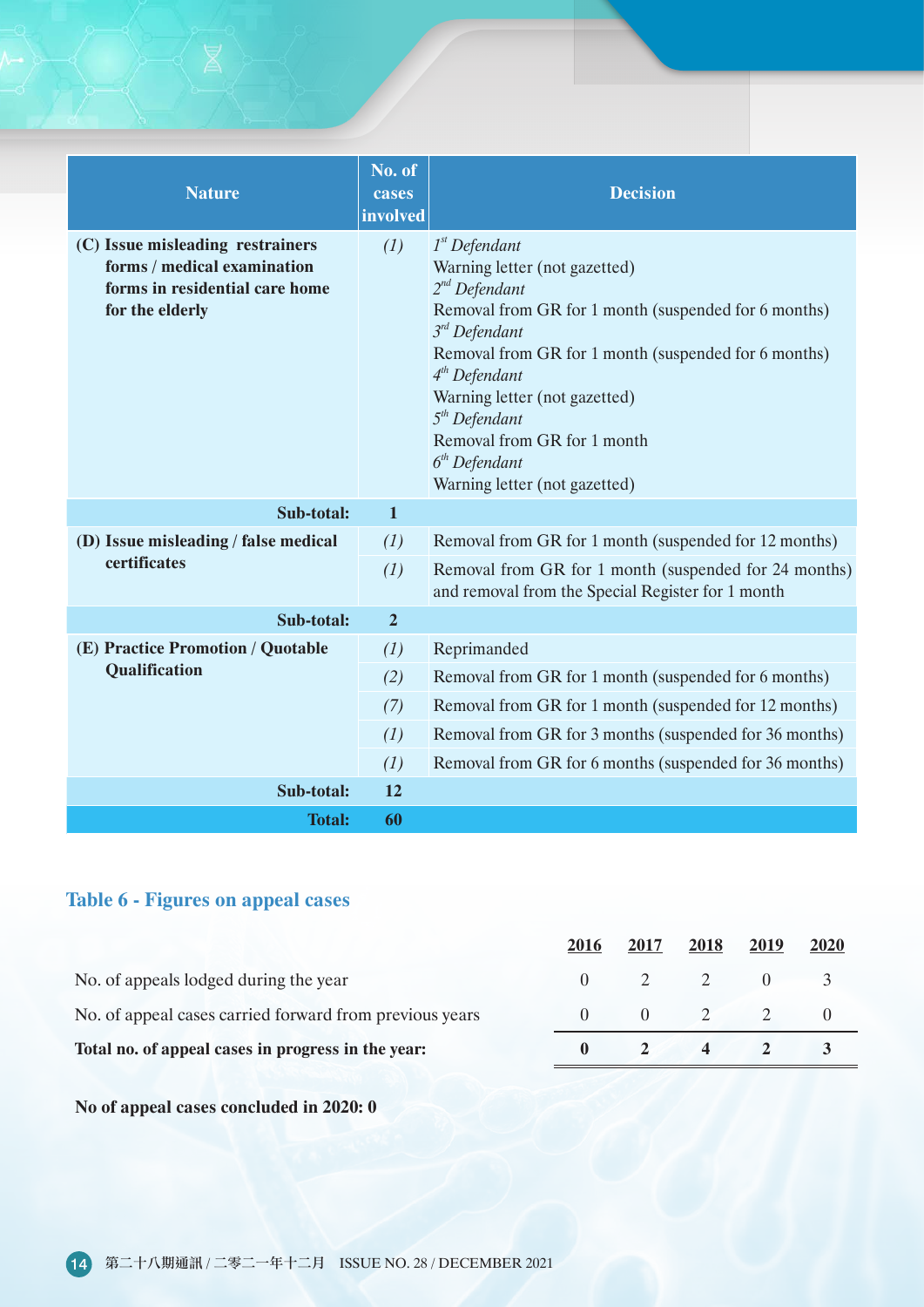# **Reminders**

### **Reporting of offences punishable with imprisonment**

A doctor convicted of any offence punishable with imprisonment is liable to disciplinary proceedings of the Medical Council, regardless of whether he/she is sentenced to imprisonment. Some offences, though appear to be minor in nature, are in fact offences punishable with imprisonment. Examples of offences punishable with imprisonment are careless driving, crossing continuous double white lines, driving / using an unregistered / unlicensed vehicle, using vehicle without insurance, riding / driving on a footpath, left-driving expressway: restriction on vehicles using right most lane (by holder of probationary driving licence), riding / possessing bicycle within country park or special area without consent of the Authority, riding as passenger in rear seat of public light bus not securely fastened with seat belt, littering from vehicles (against owner), etc.

Members of the profession are reminded that upon conviction of an offence punishable with imprisonment, they should report to the Medical Council **within 28 days** as required under section 29 of the Code of Professional Conduct as follows:

*"A doctor who has been convicted in or outside Hong Kong of an offence punishable with imprisonment or has been the subject of adverse findings in disciplinary proceedings by other professional regulatory bodies is required to report the matter to the Council within 28 days from the conviction or the adverse disciplinary finding, even if the matter is under appeal. Failure to report within the specified time will in itself be ground for disciplinary action. In case of doubt the matter should be reported."*

In reporting conviction cases to the Medical Council, the doctor should provide all relevant document(s) such as certificate of trial as far as possible. Provision of sufficient information saves the Medical Council from having to make clarification with the doctor and/or liaise with the adjudicating court for retrieval of the related court document(s) and will facilitate the Medical Council in making an earlier decision on whether a disciplinary inquiry on the conviction should be held.

### **Timely renewal of practising / retention certificates**

A notification letter was issued to individual doctors on 7 September 2021 inviting them to apply for renewal of the annual practising / retention certificates. The Medical Council would like to remind doctors to make timely application for renewal of the certificates, and draw doctors' attention to the following:

(a) According to section 20A of the Medical Registration Ordinance ("MRO"), a doctor who has not renewed the practising certificate by 31 December cannot lawfully practise medicine from 1 January of the following year onwards, until and unless he/she has obtained a valid practising certificate; and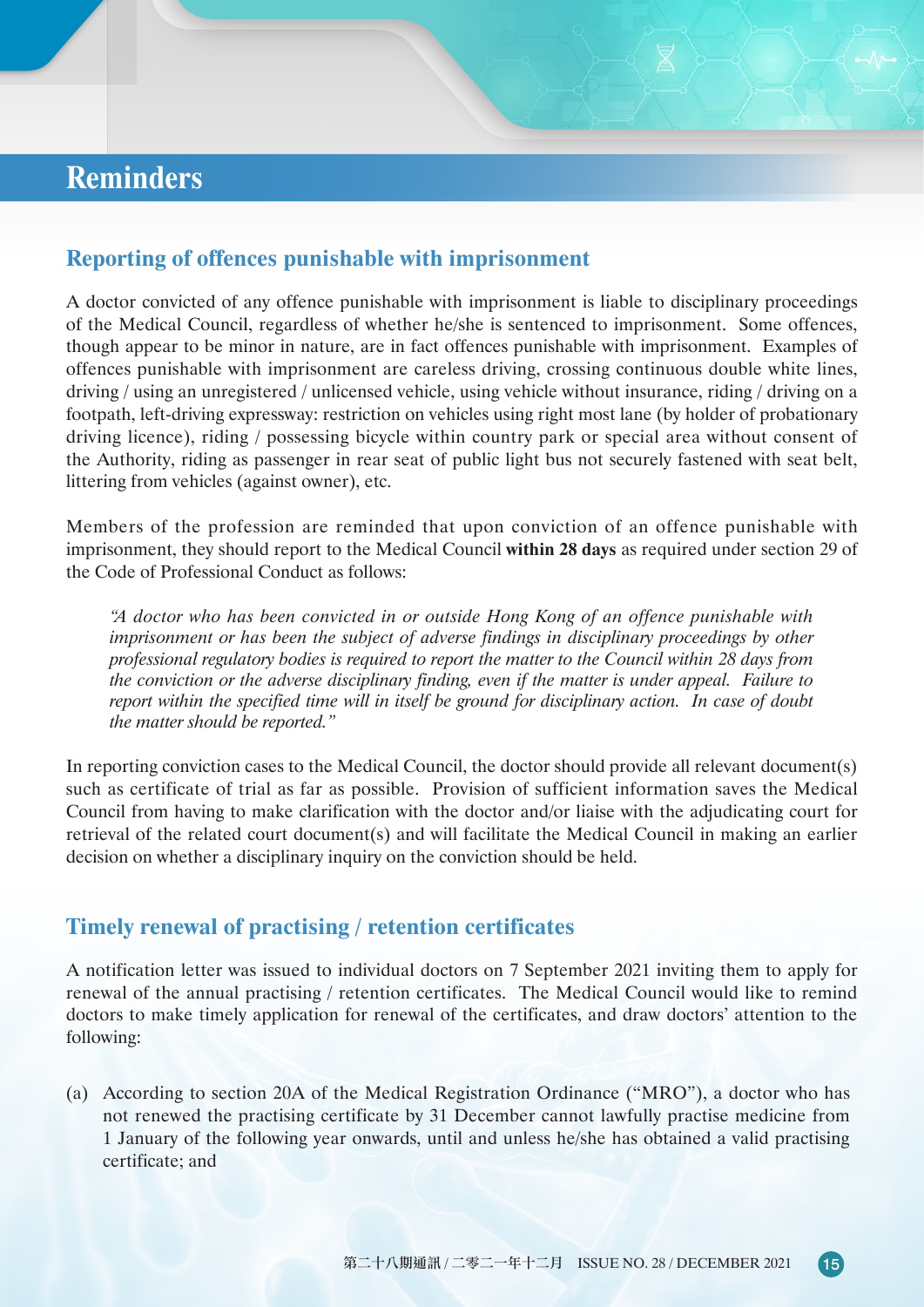(b) Section  $19(1)(b)$  of the MRO provides that the Medical Council may order the removal from the General Register of the name of any person who has not, before 30 June of a year, obtained his/ her practising / retention certificate for that year. If a doctor's name is removed from the General Register, he/she will cease to be a registered doctor and cannot continue to practise. It is a criminal offence under section 28(2) of the MRO for a person whose name is not on the General Register to practise medicine or surgery.

#### **Change of registered addresses**

Under the MRO, any registered medical practitioner is required to provide the Registrar of Medical Practitioners with an address at which notices from the Medical Council may be served on him/her. For this purpose, please notify the Registrar of Medical Practitioners either in writing or by completing a form, which is available from the Medical Council's website and can be obtained from the Central Registration Office at the following address, as soon as there is any change in your registered address:

> 17/F, Wu Chung House, 213 Queen's Road East, Wanchai, Hong Kong

(Tel. No.: 2961 8648 / 2961 8758 Fax No.: 2891 7946 / 2573 1000)

The address provided will be used for the purposes associated with registration under the MRO. The registered addresses as well as the names, qualifications and dates of qualifications of all persons whose names appear on the General Register are required to be published annually in the Gazette. Although the registered address may be a practising address, a residential address or a Post Office Box number, the Medical Council advises that the **practising address** be provided as the registered address. The practising address will be of more meaningful reference for the public in ascertaining who is entitled to practise medicine in Hong Kong, and will also afford privacy to the practitioner's residential address.

While publication of the registered medical practitioner's registered address in the Gazette is a mandatory requirement under the MRO, the Medical Council has decided that a registered medical practitioner may choose whether to have his/her registered address published on the Council's website. The list of registered medical practitioners on the Council's website will be updated on a monthly basis.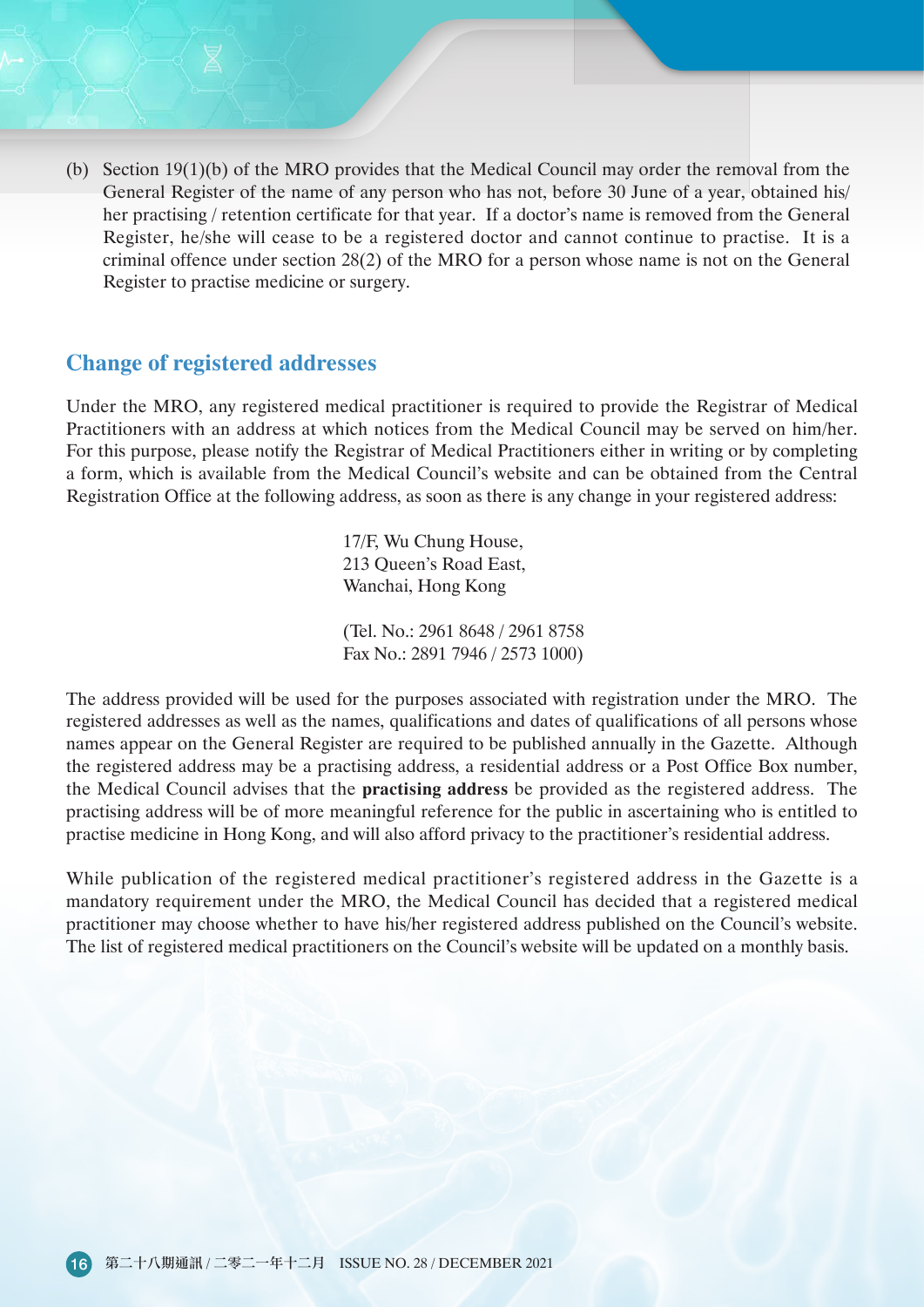# **Results of Elections of the Medical Council**

### **Medical Members**

The Medical Council held its 25<sup>th</sup> election of Medical Council Members to fill three vacancies with vote counting conducted on 30 December 2020. Dr CHENG Chi-man, Dr MA Chung-yee, Arisina and Dr CHAN Tin-sang, Augustine were re-elected / elected by obtaining 3 975, 3 815, and 3 490 votes respectively. Their term of office as Members of the Medical Council commenced from 24 January 2021 for a period of three years.

The 26<sup>th</sup> election of Medical Members of the Medical Council is being conducted to fill two vacancies. The result of the election will be announced on the Medical Council's website after the vote counting scheduled for 22 December 2021. The Members so elected will hold office from 24 January 2022 for a period of three years.

Arising from the resignation of an elected Member, Dr MA Chung-yee, Arisina, which took effect on 1 November 2021, a by-election is being conducted to fill the casual vacancy for the unexpired period of the original term of office up to 23 January 2024. The result of the election will be announced on the Medical Council's website in due course.

### **Lay Members**

The Medical Council held its  $2<sup>nd</sup>$  election of Lay Council Members to fill three vacancies. As the number of validly nominated candidates is the same as the number of vacancies, a poll was not required to be conducted for the election. Mr CHAN Wing-kai, Mr LAM Chi-yau and Ms LI Siu-hung were elected and their term of office as Lay Members of the Medical Council commenced from 21 December 2021 for a period of three years.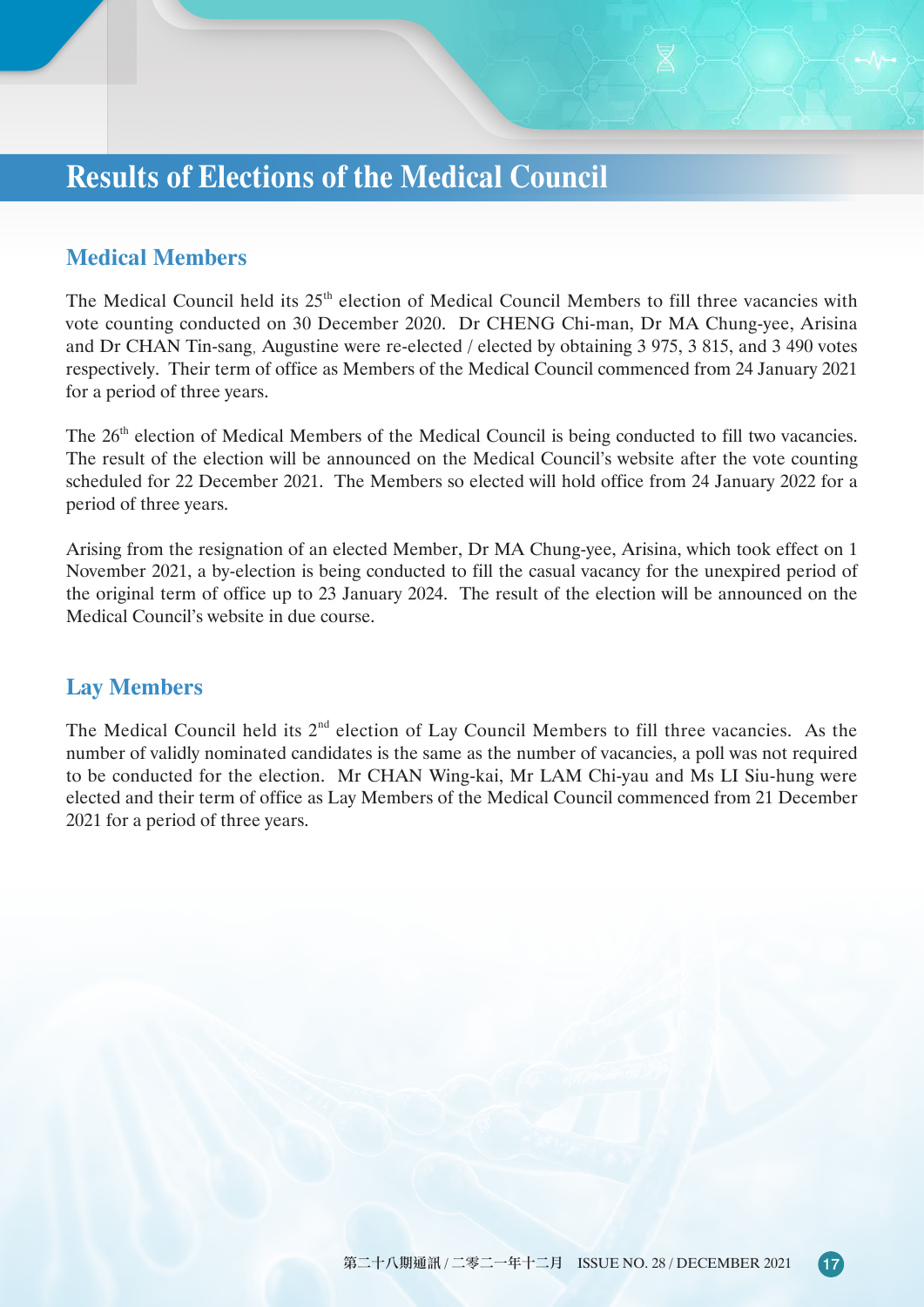# **Membership Lists (as at 31 December 2021)**

| <b>The Medical Council of Hong Kong</b>              |                                     |
|------------------------------------------------------|-------------------------------------|
| Prof. LAU Wan-yee, Joseph, SBS (Chairman)<br>(劉允怡教授) |                                     |
| Mrs BIRCH LEE Suk-yee, Sandra, GBS, JP               | Dr IP Wing-yuk                      |
| ( 李淑儀女士 )                                            | (葉永玉醫生)                             |
| Dr Hon Pierre CHAN                                   | Mr LAM Chi-yau                      |
| (陳沛然議員)                                              | (林志釉先生)                             |
| Dr CHAN Tin-sang, Augustine                          | Dr LAM Man-kin, Ronald, JP          |
| (覃天笙醫生)                                              | (林文健醫生)                             |
| Mr CHAN Wing-kai                                     | Dr LAU Chor-chiu, GMSM, MH, JP      |
| (陳永佳先生)                                              | (劉楚釗醫生)                             |
| Dr CHAN Yee-shing                                    | Ms LI Siu-hung                      |
| (陳以誠醫生)                                              | (李兆紅女士)                             |
| Dr CHENG Chi-man                                     | Dr LEE Wai-hung, Danny              |
| (鄭志文醫生)                                              | (李偉雄醫生)                             |
| Dr CHEUNG Chin-pang                                  | Dr LEUNG Chi-chiu                   |
| (張展鵬醫生)                                              | ( 梁子超醫生 )                           |
| Dr CHEUNG Hon-ming                                   | Dr LUNG David Christopher           |
| (張漢明醫生)                                              | (龍振邦醫生)                             |
| Dr CHOI Kin, Gabriel                                 | Dr MAK Siu-king                     |
| (蔡堅醫生)                                               | (麥肇敬醫生)                             |
| Prof. CHOW Yat-ngok, York, GBS, MBE                  | Prof. TANG Wai-king, Grace, SBS, JP |
| ( 周一嶽教授 )                                            | ( 鄧惠瓊教授 )                           |
| Dr CHOW Yu-fat                                       | Mr WONG Hin-wing, Simon, MH         |
| ( 周雨發醫生 )                                            | (黃顯榮先生)                             |
| Dr CHUNG Kin-lai                                     | Prof. WONG Yung-hou, MH             |
| (鍾健禮醫生)                                              | ( 王殷厚教授 )                           |
| Prof. FOK Tai-fai, SBS, JP                           | Dr YEUNG Hip-wo, Victor             |
| (霍泰輝教授)                                              | (楊協和醫生)                             |
| Dr HO Hung-kwong, Duncan                             | <b>Secretary: Miss Suzanne WONG</b> |
| (何鴻光醫生)                                              | ( 黃素珊女士 )                           |
| Dr HO Pak-leung, JP                                  | Legal Adviser: Mr Edward SHUM       |
| (何栢良醫生)                                              | (岑炳生先生)                             |
| Ms HUI Mei-sheung, Tennessy, MH, JP                  | <b>Mr Stanley NG</b>                |
| (許美嫦女士)                                              | (吳焯軍先生)                             |
| Mr HUNG Hin-ching, Joseph<br>孔憲正先生 )                 |                                     |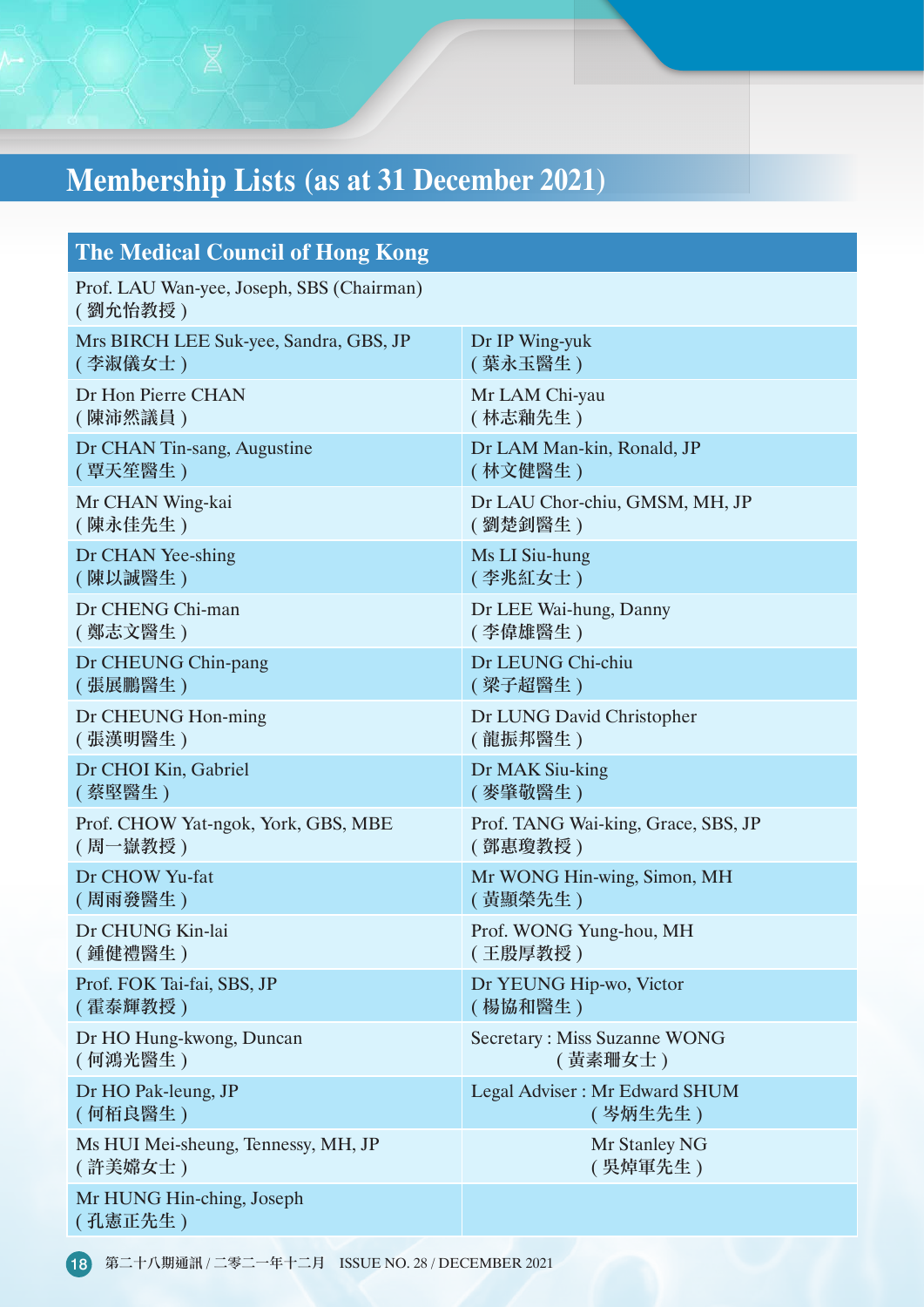# **Education and Accreditation Committee**

| Prof. TANG Wai-king, Grace, SBS, JP (Chairman)<br>(鄧惠瓊教授) |                               |
|-----------------------------------------------------------|-------------------------------|
| Dr CHEUNG Hon-ming                                        | Dr TONG Kai-sing              |
| (張漢明醫生)                                                   | (唐繼昇醫生)                       |
| Prof. HUNG Chi-tim, JP                                    | Prof. WING Yun-kwok           |
| (熊志添教授)                                                   | ( 榮潤國教授 )                     |
| Prof. HUNG Ivan Fan-ngai                                  | Dr WONG Tin-chun, Gordon      |
| (孔繁毅教授)                                                   | (黃田鎮醫生)                       |
| Prof. LAI Bo-san, Paul                                    | Prof. WONG Yeung-shan, Samuel |
| (賴寶山教授)                                                   | (黃仰山教授)                       |
| Dr LAM Nai-man                                            | Dr WU Wing-yee, Clara         |
| (林乃文醫生)                                                   | (胡詠儀醫生)                       |
| Dr LAU Chor-chiu, GMSM, MH, JP                            | Secretary : Ms Iris CHANG     |
| (劉楚釗醫生)                                                   | (鄭詠燕女士)                       |
| Dr MAK Siu-king                                           | Legal Adviser: Mr Edward SHUM |
| (麥肇敬醫生)                                                   | (岑炳生先生)                       |

# **Ethics Committee**

Dr YEUNG Hip-wo, Victor (Chairman) ( 楊協和醫生 )

| Dr CHAN Hau-ngai, Kingsley                     | Mr LAM Chi-yau                 |
|------------------------------------------------|--------------------------------|
| (陳厚毅醫生)                                        | (林志釉先生)                        |
| Dr CHAN Nim-tak, Douglas                       | Dr LUNG David Christopher      |
| (陳念德醫生)                                        | ( 龍振邦醫生 )                      |
| Dr CHAN Tin-sang, Augustine                    | Mr MA Siu-leung, BBS, MH       |
| (覃天笙醫生)                                        | (馬紹良先生)                        |
| Dr Hon Pierre CHAN                             | Dr TSE Chun-yan, MH            |
| (陳沛然議員)                                        | (謝俊仁醫生)                        |
| Dr HO Hok-kung                                 | Secretary : Ms Stella AU YEUNG |
| (何學工醫生)                                        | (歐陽佩英女士)                       |
| Dr HO Hung-kwong, Duncan                       | Legal Adviser: Mr Edward SHUM  |
| (何鴻光醫生)                                        | (岑炳生先生)                        |
| Ms HUI Mei-sheung, Tennessy, MH, JP<br>(許美嫦女士) |                                |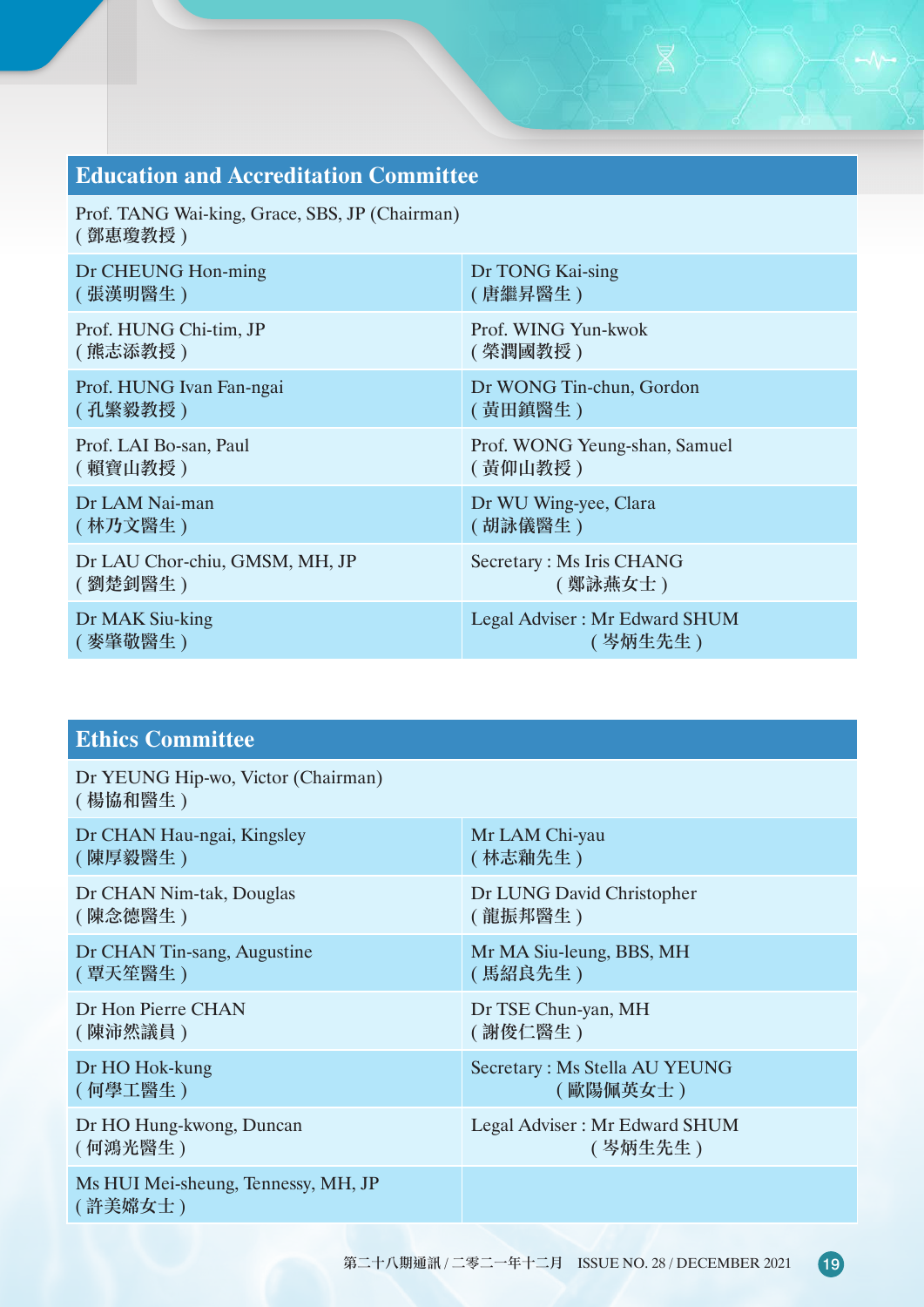#### **Health Committee**

Dr CHOW Yu-fat (Chairman) ( 周雨發醫生 )

Dr CHAN Yee-shing ( 陳以誠醫生 )

Dr CHAU Wai-ho, Steven ( 周偉浩醫生 )

Prof. CHEUNG Chi-wai ( 張志偉教授 )

Dr HO Pak-leung, JP ( 何栢良醫生 )

Dr KEI Shiu-kong ( 紀紹綱醫生 )

Dr LEE Siu-yin, Ruby, JP ( 李兆妍醫生 )

# ( 周群英女士 ) Legal Adviser : Mr Edward SHUM

Secretary : Ms Maria CHOW

Dr LO See-kit, Raymond

Dr SO King-woon, Alan

Mr WOO King-hang

( 勞思傑醫生 )

Dr SIN Pui-yee ( 冼佩儀醫生 )

( 蘇景桓醫生 )

(胡勁恒先生)

### ( 岑炳生先生 )

#### **Licentiate Committee**

Dr CHOI Kin, Gabriel (Chairman) ( 蔡堅醫生 )

Dr CHONG King-yee ( 莊勁怡醫生 )

Dr CO Tiong-hong, Michael ( 許長峯醫生 )

Dr FONG Ho-ching, Edmund ( 方浩澄醫生 )

Dr KONG Wing-ming ( 江永明醫生 )

Dr LAM Wing-wo ( 林永和醫生 )

Prof. LEE Ho-fun, Victor ( 李浩勳教授 )

Prof. NG Kwok-wai, Enders ( 吳國偉教授 )

Prof. SZETO Cheuk-chun ( 司徒卓俊教授 )

Dr YEUNG Tai-kong, Deacons ( 楊諦岡醫生 )

Secretary : Ms Phyllis KO ( 高依麗女士 )

Legal Adviser : Mr Edward SHUM ( 岑炳生先生 )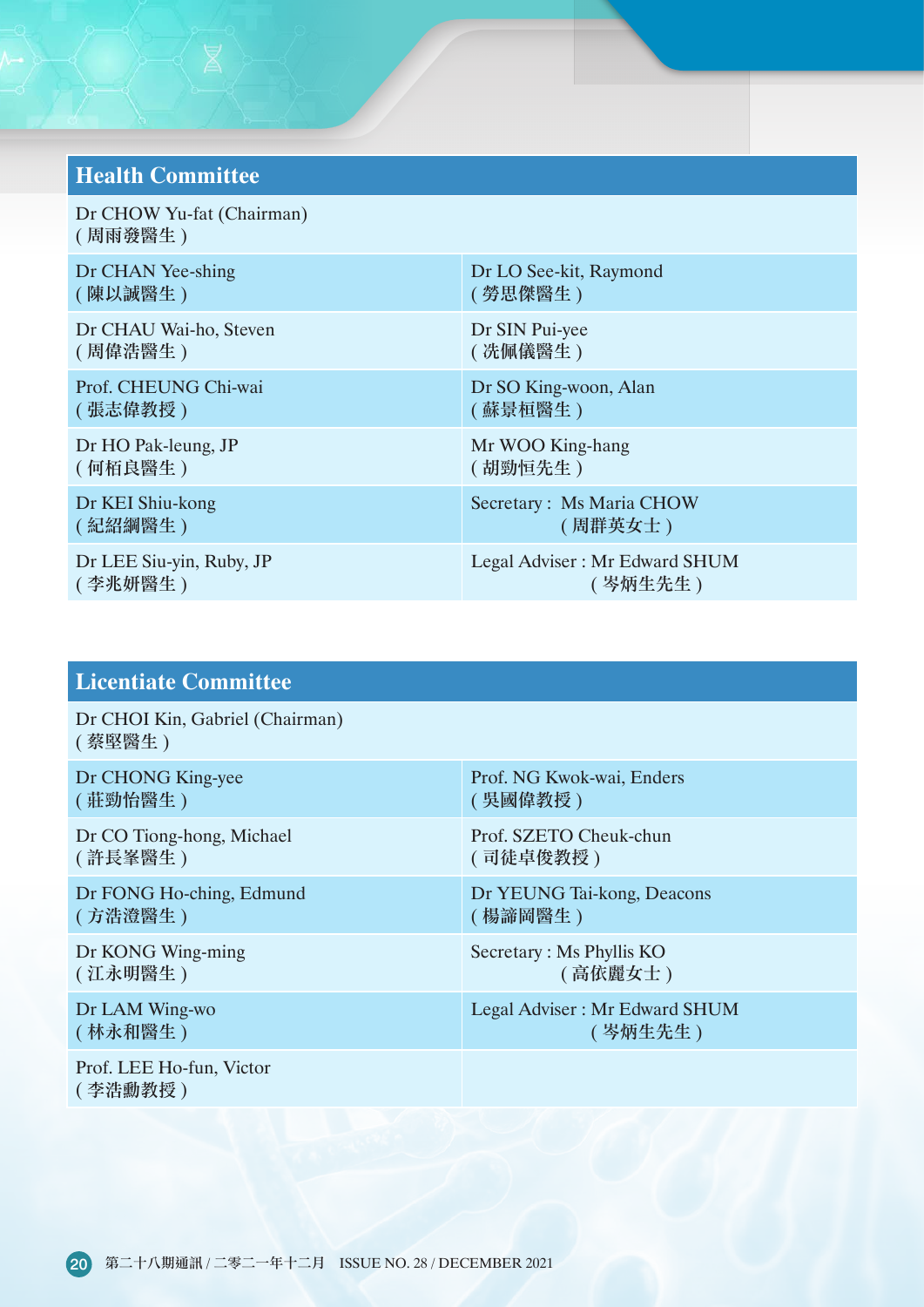| <b>Deemed Preliminary Investigation Committee</b> |                               |  |
|---------------------------------------------------|-------------------------------|--|
| Prof. FOK Tai-fai, SBS, JP (Chairman)<br>(霍泰輝教授)  |                               |  |
| Dr IP Wing-yuk (Deputy Chairman)<br>(葉永玉醫生)       |                               |  |
| Mrs BIRCH LEE Suk-yee, Sandra, GBS, JP *          | Dr NG Kwok-keung              |  |
| (李淑儀女士)                                           | (吳國強醫生)                       |  |
| Dr FOO Kam-so, Stephen                            | Dr SO Yui-chi                 |  |
| (傅鑑蘇醫生)                                           | (蘇睿智醫生)                       |  |
| Ms HUI Mei-sheung, Tennessy, MH, JP *             | Mr WONG Hin-wing, Simon, MH * |  |
| (許美嫦女士)                                           | (黃顯榮先生)                       |  |
| Mr HUNG Hin-ching, Joseph *                       | Secretary: Ms Maria CHOW      |  |
| (孔憲正先生)                                           | (周群英女士)                       |  |
| Dr MAW Kit-chee, Christina<br>(繆潔芝醫生)             |                               |  |

\* serving on a rotation basis, each for a period of three months

| <b>Preliminary Investigation Committee (1)</b> |  |
|------------------------------------------------|--|
|                                                |  |

Dr CHENG Chi-man (Chairman) ( 鄭志文醫生 )

Dr HAU Kai-ching (Deputy Chairman) ( 侯佳禎醫生 )

| Dr CHEUNG Chin-pang       | Mr HUI Man-kit, Patrick    |
|---------------------------|----------------------------|
| (張展鵬醫生)                   | (許文傑先生)                    |
| Dr CHIU Shing-ping, James | Prof. WONG Yung-hou, MH    |
| (趙承平醫生)                   | (王殷厚教授)                    |
| Ms CHUI Hoi-yee, Heidi    | Secretary: Mr Ambrose WONG |
| (徐凱怡女士)                   | (黃兆雄先生)                    |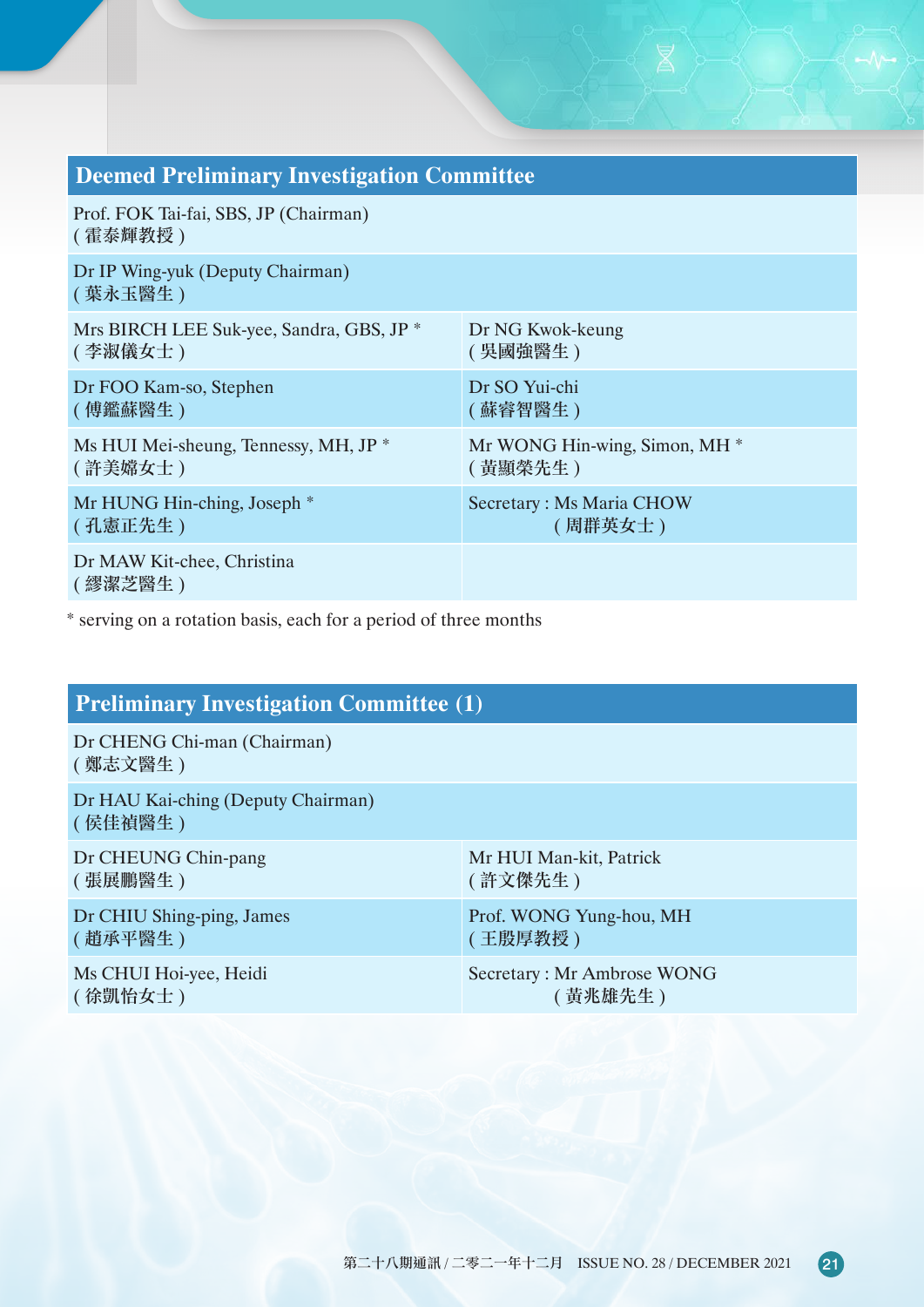| <b>Preliminary Investigation Committee (2)</b> |                            |  |  |
|------------------------------------------------|----------------------------|--|--|
| Dr LEE Wai-hung, Danny (Chairman)<br>(李偉雄醫生)   |                            |  |  |
| Dr BEH Swan-lip (Deputy Chairman)<br>(馬宣立醫生)   |                            |  |  |
| Mr CHAN Hiu-fung, Nicholas, MH, JP             | Dr LUNG David Christopher  |  |  |
| (陳曉峰先生)                                        | (龍振邦醫生)                    |  |  |
| Dr CHOW Wing-sun                               | Ms WU Ka-lai, Cary         |  |  |
| (周榮新醫生)                                        | (胡嘉麗女士)                    |  |  |
| Mr LAM Chi-yau                                 | Secretary: Mr Ambrose WONG |  |  |
| (林志釉先生)                                        | (黃兆雄先生)                    |  |  |

#### **Special Registration Committee**

Prof. TANG Wai-king, Grace, SBS, JP (Chairman) ( 鄧惠瓊教授 )

Prof. CHAN Ka-leung, Francis, SBS, JP ( 陳家亮教授 )

Mr CHAN Wing-kai ( 陳永佳先生 )

Ms HUI Mei-sheung, Tennessy, MH, JP ( 許美嫦女士 )

Prof. LAU Wan-yee, Joseph, SBS ( 劉允怡教授 )

Prof. LEUNG Gabriel Matthew, GBS, JP ( 梁卓偉教授 )

Prof. LEUNG Ka-kit, Gilberto ( 梁嘉傑教授 )

Prof. WU Ting-yuk, Anthony, GBS, JP ( 胡定旭教授 )

( 李敏碧醫生 )

Dr LI Mun-pik, Teresa

Dr YEUNG Tai-kong, Deacons ( 楊諦岡醫生 )

Secretary : Miss Suzanne WONG ( 黃素珊女士 )

Legal Adviser : Mr Edward SHUM ( 岑炳生先生 )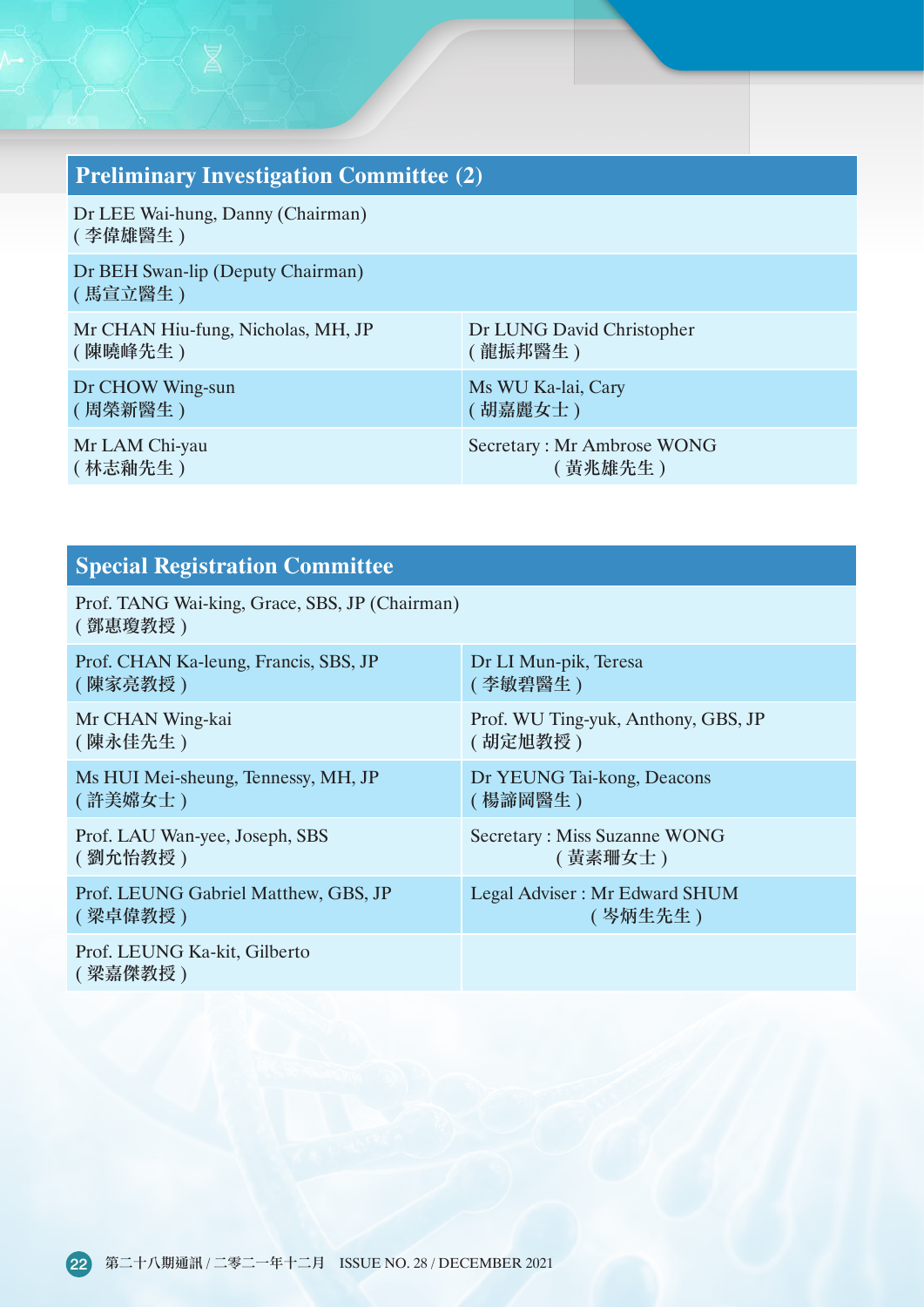#### **Assessors**

**Lay Assessors** Mr CHAN Hiu-fung, Nicholas, MH, JP ( 陳曉峰先生 ) Miss LEE Suk-yee, Rosalind ( 李淑儀女士 ) Ms CHENG Hoi-yue, Vivian ( 鄭凱瑜女士 ) Mr LUI Wing-cheung, Kenneth ( 呂永翔先生 ) Ms CHOW Anna M W ( 周敏華女士 ) Ms NG Ka-man, Rendy ( 吳嘉汶女士 ) Ms CHUI Hoi-yee, Heidi ( 徐凱怡女士 ) Mr NG Ting-shan ( 伍庭山先生 ) Ms HO Yuk-wai, Joan ( 何玉慧女士 ) Mr TSANG Kin-ping ( 曾建平先生 ) Mr HUI Cheuk-lun, Lawrence ( 許卓倫先生 ) Mr WONG Ka-kin, Andy ( 黃家健先生 ) Mr HUI Man-kit, Patrick ( 許文傑先生 ) Mr WOO King-hang ( 胡勁恒先生 ) Mr LAI Kwan-ho, Raymond ( 賴君豪先生 ) Ms WU Ka-lai, Cary ( 胡嘉麗女士 ) Mr LAM Ho-yan ( 林浩恩先生 ) Mr YANG Kwong-fai ( 楊光輝先生 ) Ms LAU Sze-wan, Serena, JP ( 劉詩韻女士 ) Mr YEUNG Chi-wai, Edwin, MH ( 楊志偉先生 ) Mr LAW Yu-wing ( 羅裕榮先生 ) Mr YUEN Hon-lam, Joseph ( 袁漢林先生 ) Ms LEE Hong-yee, Connie ( 李匡怡女士 )